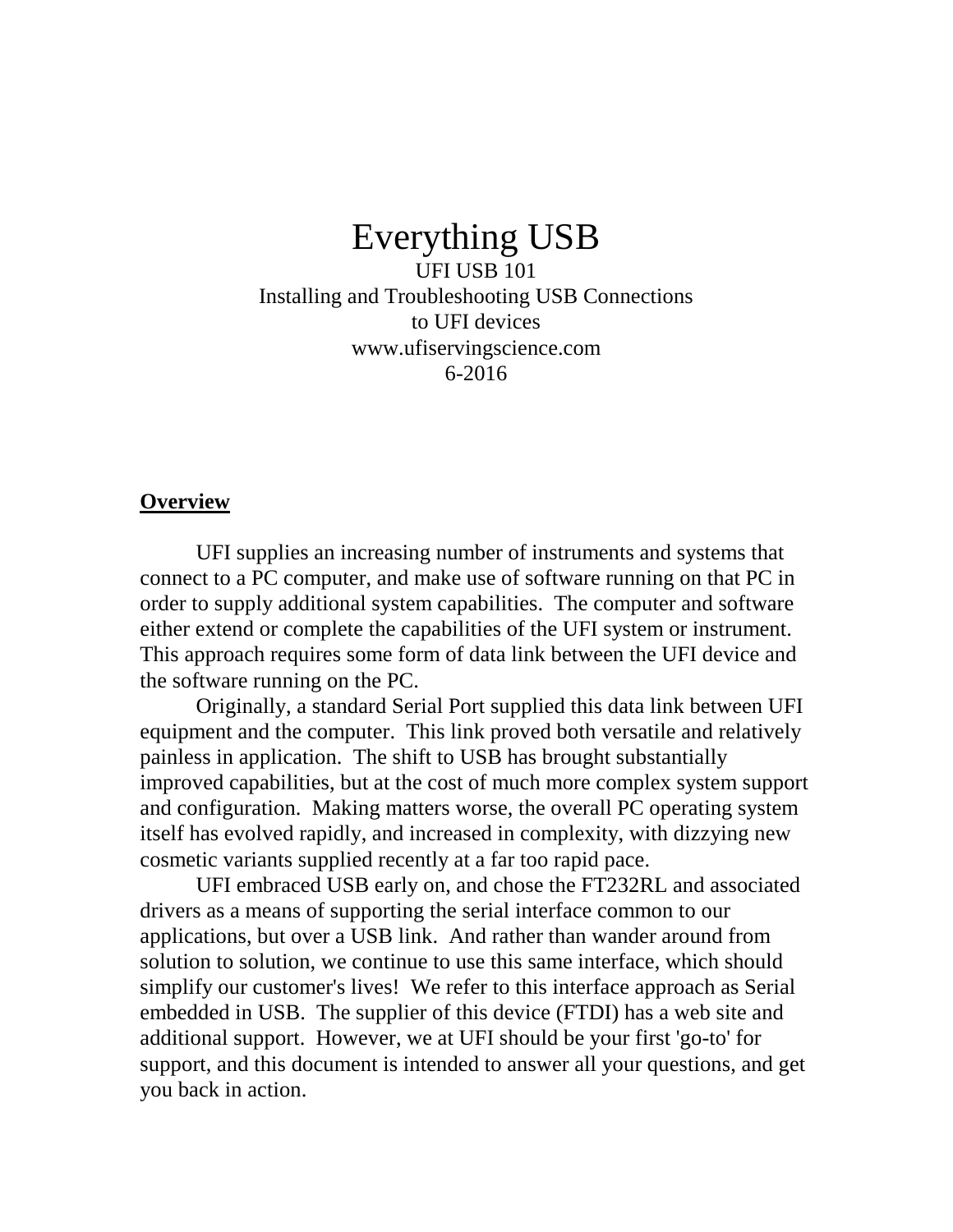Early on, we used this USB interface solution, but left the Serial Port handling in place in our software. (This capability is one of the main reasons we selected this particular solution.) These devices still connect to the PC over standard USB. But for software written like this, there are constraints on which Com Port can be assigned to the UFI device by the PC computer, and the device instructions point this out. The Com Port range is usually Com1 through Com8. And, if the computer assigns a higher Com Port number, this has to be adjusted, and you can find information below describing how to accomplish this. Many of our more recent programs access the USB interface directly, and so the actual Com Port assigned to the UFI device by the PC does not matter. Again, note that the instructions for the specific UFI device or system will clearly indicate if the actual Com Port assignment matters or not. As an example, Baercom-PC software versions 2.1 and 2.2 do NOT care about the Com Port assignment, but ALL EARLIER versions (2.0, 1.9. 1.7, etc.) REQUIRE BELOW Com9.

The above discussion only deals with the interface between the PC and the UFI device. This interface is a sub-system all by itself, and the Device Manager list can be used to explore, adjust, and troubleshoot this sub-system. The UFI device usually involves another, complete microcontroller based system that the PC software needs to actually communicate with. Some sort of 'find' or 'locate' process is generally provided in the UFI PC software in order to test the function of this link, and to allow the PC software to communicate with the UFI device. The actual USB link functions behind the scenes in this process, but the USB interface needs to be operational before the 'find' process and subsequent communication can take place! More details about this 'find' process are included in the final section  $(5)$ .

As a side note, the 'legacy' Serial Port architecture required a one to one correspondance between the serial connector and the specific Com Port number. The serial interface circuitry was generally adjacent to the connector, and the configuration of that circuitry is what dictated the Com Port number. USB interfaces are vastly different in this regard. First, a USB device can be assigned a wide range of Com Port numbers. Also, you can plug your UFI USB device into any free USB port on your PC, and the actual identification of the device (Com Port, etc.) is performed independent of the USB connector used. If you plug the UFI USB device into a different USB port the next day, everything should still work fine. USB establishes a link to a device, regardless which USB connector on your computer you use.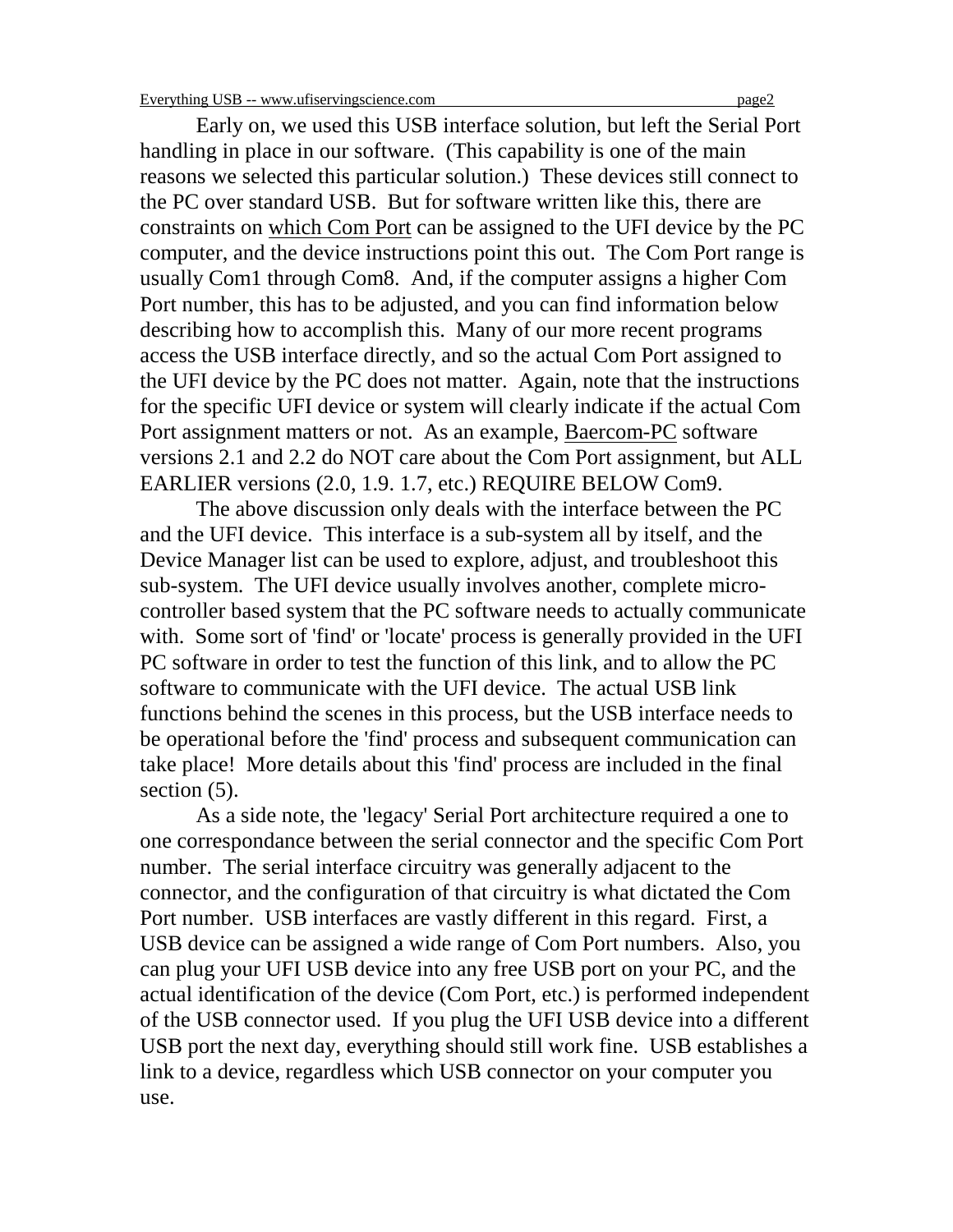The above discussion surfaces a few more worthwhile observations. Given the complexity of the data link that the PC needs to set up, experience has shown that USB is not a 100% proposition. You WILL run into situations where something blocked successfully completing the USB link. Rather than getting irritated or frustrated, you should just unplug the USB device, wait 30 seconds, then try plugging it in again. We also recommend that, after making ANY changes to the drivers on your PC, you should wait 30 seconds after any changes or additions are done, then turn your computer off, wait 30 more seconds, then start your computer up again, and continue from there. Sometimes this re-boot cycle can be an important part of the install process.

We recommend that you scan through this document before actually working with your computer. You can then try a few things on your own. Snooping around on your computer won't hurt anything unless you randomly start changing stuff! Still, quite a bit of the material below is relevent to specific operating systems (few use 98\* anymore!). For these sections, you only need to pay attention to content that applies to the operating system on your computer!

The main goal of this document is to help you fix what is broken, to setup and troubleshoot the link between UFI software and UFI Devices. The USB interface isn't rocket science, but subtle details are important, so we carefully show you what to do, and across almost twenty years of operating systems, at that. We hope it helps!

#### **Organization**

The rest of this document discusses five main topics having to do with the USB interface used in UFI products.

#### 1. USB Driver Installation

While most of the information in this section may duplicate what is included in the UFI device instructions, more detail is supplied here, and a wider range of possibilities are also included. Our goal is to increasingly point our customers here for the latest details on USB Driver installation for all our products. This will allow us to keep all the most recent information in one easy to find place.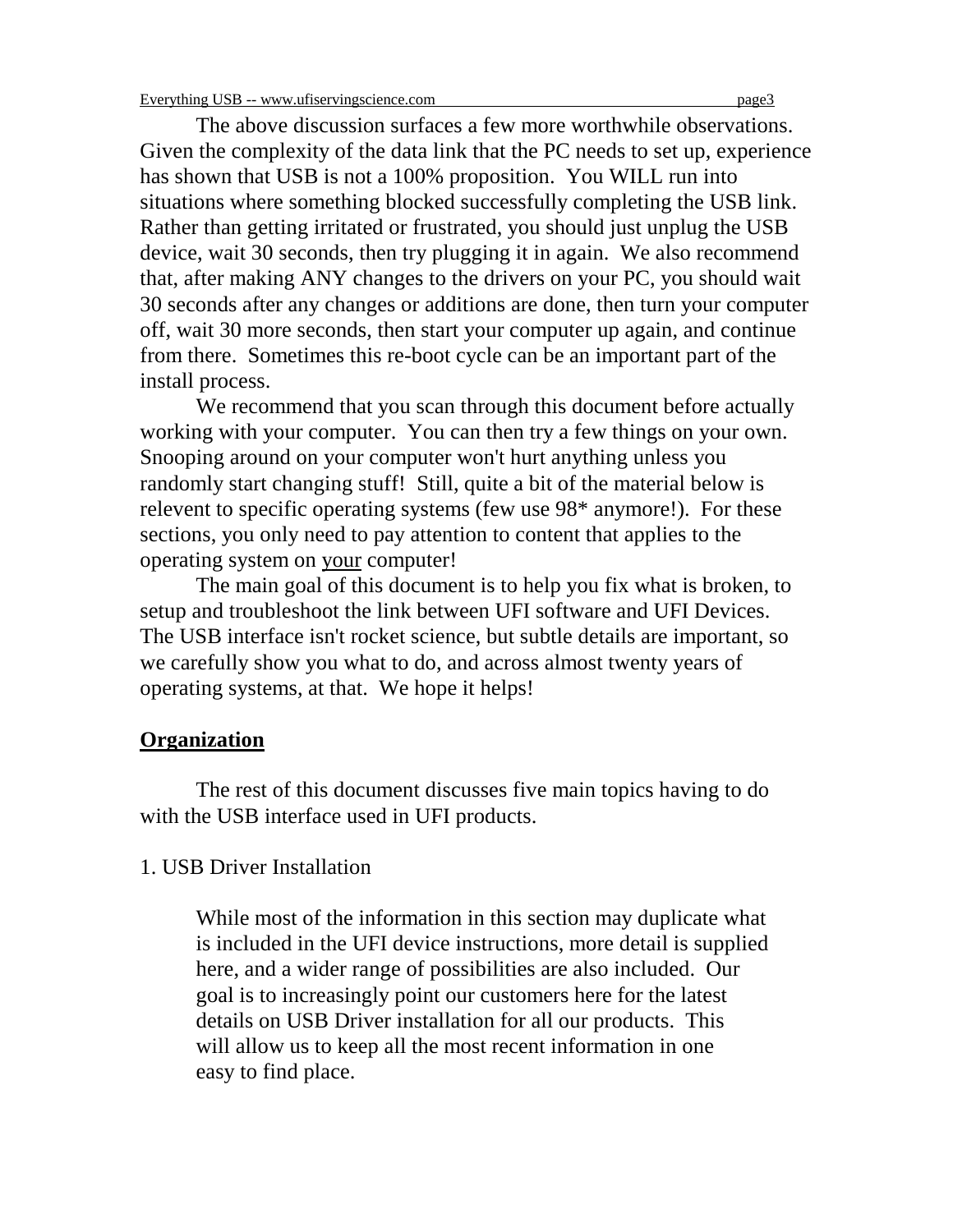2. Accessing the Device Manager List

Both sections 3 and 4 require access to the Device Manager list. This section (2) walks you through the steps necessary to bring up the Device Manager List on your computer, working with the last six versions of the PC operating system. You will notice a lot of variation in getting to this list, even though the Device Manager list itself has not changed!

3. Device Manager List View and Troubleshooting

A UFI device properly connected to your computer will always show up as distinct objects in two locations on the Device Manager list. And any error indications will show up there as well. Troubleshooting USB link and communication problems that may arise is done by inspecting this list.

4. Com Port Assignment -- Checking and Changing

Some of our software requires that the Com Port number assigned to the UFI device by the PC must generally be between Com1 and Com8. This section explains how to check and adjust this. Note that this is only necessary if the instructions for your UFI system or device clearly, specifically indicate this restriction on the Com Port number.

5. The Find or Locate process

As mentioned above, most UFI PC software includes a 'Find' or 'Locate' process to both check and initialize the data link between the UFI instrument and the PC Software. The USB link is a crucial background component for this process! Some aspects of this process are discussed in further detail in this section.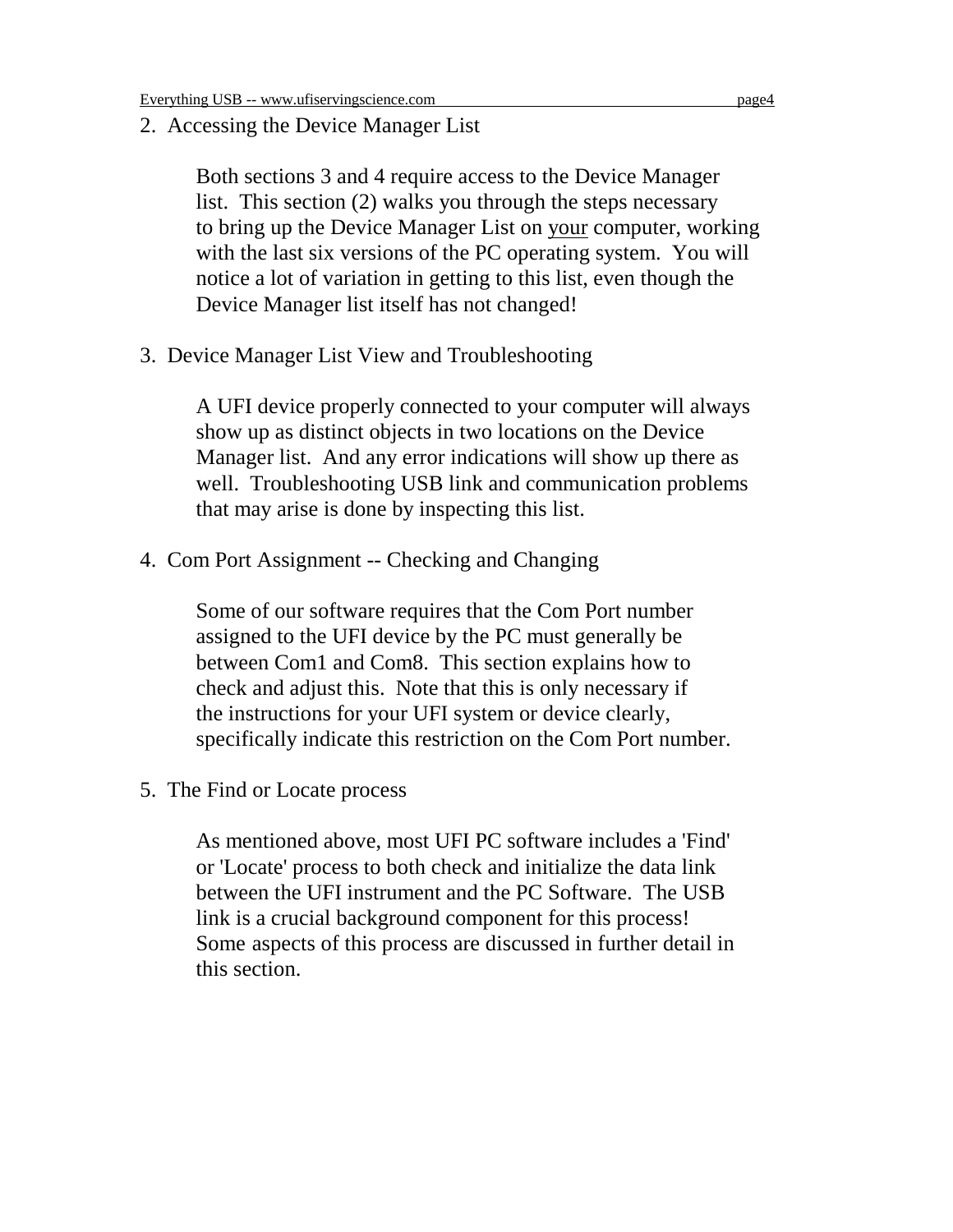#### **1. USB Driver Installation**

As mentioned above, there are two components involved in the USB solution used in UFI products. The actual USB hardware interface module is built in to each UFI device that supports USB. The solution is completed by specific 'driver' software that must be correctly integrated into the PC operating system. These drivers accomplish the low level interfacing between the USB module in the UFI device and the rest of the PC operating system. These specific USB drivers must be installed on each computer the UFI device will be used with, in order to complete the UFI USB interface 'solution', and allow the UFI PC software program to communicate with the UFI device via USB.

#### *These USB drivers MUST BE INSTALLED or the UFI PC software will NOT be able to communicate with the UFI USB device !!!*

This section covers two basic topics that deal with the installation of the USB Drivers. The first topic is the actual installation process, and is covered in section 1.1 The other topic involves messages and alerts that your computer can generate, both during the installation of the drivers as well as the normal use of the UFI device. This is discussed in section 1.2.

# *Please read this entire section through completely before starting the USB Driver installation process !!!*

#### 1.1 Driver Installation Details

A folder named "Drivers", "USB Drivers" or something similar will be included on the Setup CD shipped with UFI products that include PC software and communicate over USB. This folder contains the information needed to install the correct USB Interface driver files on your computer.

*Important Note! HOW you proceed with the 'USB Driver Installation' process depends on WHICH OPERATING SYSTEM your PC computer is currently using!*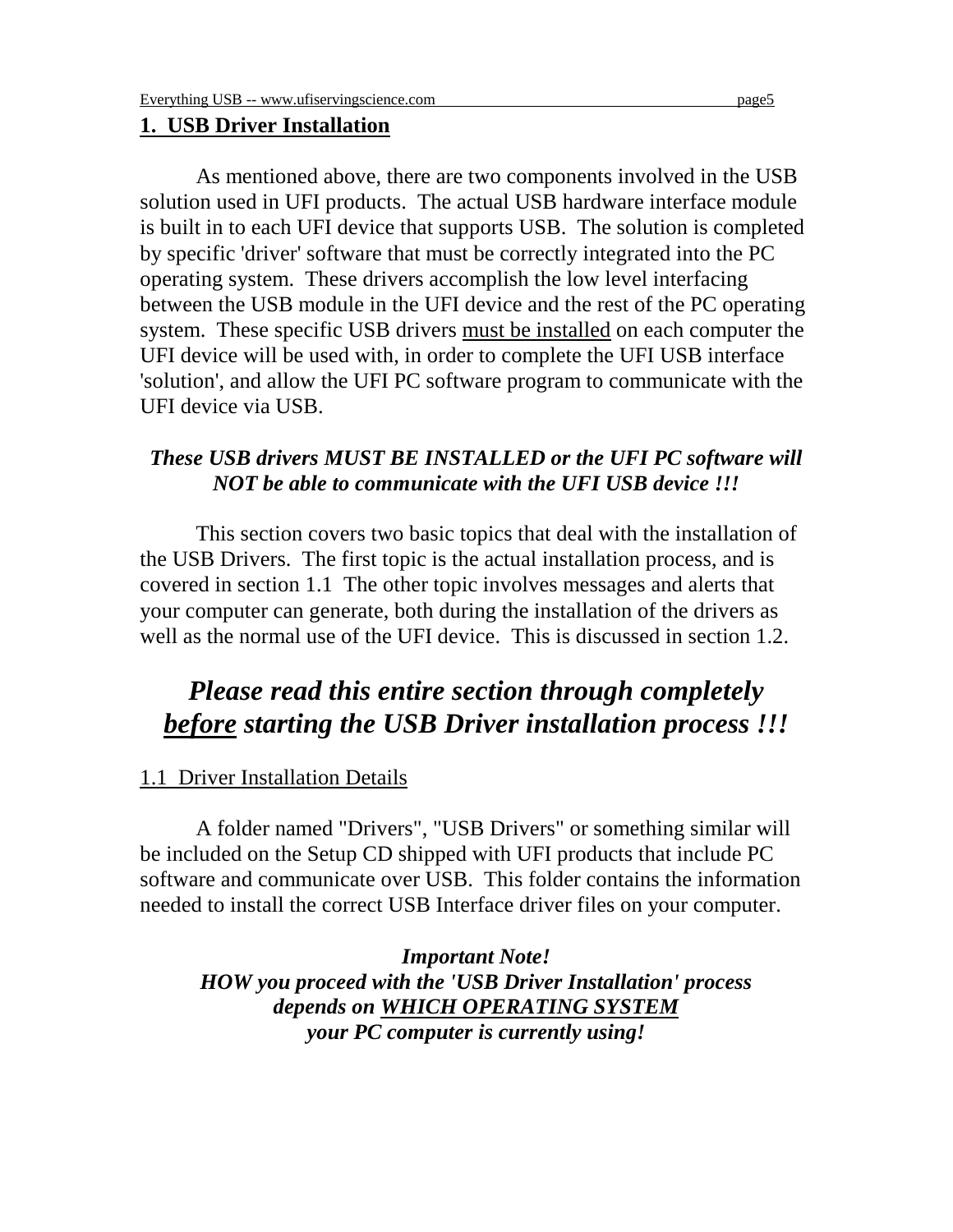(If you are not sure which operating system your PC computer has, see section 2.1 below.)

## 1.1.1 Xp\* and previous versions

**Under these operating systems, the installation of the USB drivers for the UFI device needs to be done BEFORE you connect the UFI device to your computer!** In other words, the USB Driver installation must be done first!

A USB Driver "setup" program is included in the Drivers folder of the Setup CD shipped with the UFI device. This USB setup program is named "CDM20814\_Setup.exe" or something similar, and 'running' or executing this program performs the installation of the required USB drivers on the computer.

The easiest way to accomplish this is to use the File Explorer -- My Computer or Computer, to locate this USB Setup file (usually on the CD drive), and then "double-click" over this file to direct the operating system to "execute" or run it. You must do this to perform the USB Driver installation. The actual time required to run this program is very short. After the drivers have been installed, the USB Setup program may open a window indicating successful completion. On some computers, it may just close.

After closing any message windows that may show, we recommend that you wait another minute, then shut your computer down the way you normally would. (We do not recommend Sleep or Suspend for this step.) After your computer is off, wait another minute, then start your computer up the way you normally do.

After your computer is up and running again (usually 2-4 minutes after power on), you should be able to plug the UFI device into one of the USB ports on your computer. The UFI device probably should be turned OFF for this step! The operating system will post a series of small 'balloon notices' in the lower right corner as it works through the actual operating system connection to the USB module in your UFI instrument. This might take a few minutes, be patient! When these notices indicate it is done, you can turn the UFI instrument on, start the UFI software, and everything should work correctly.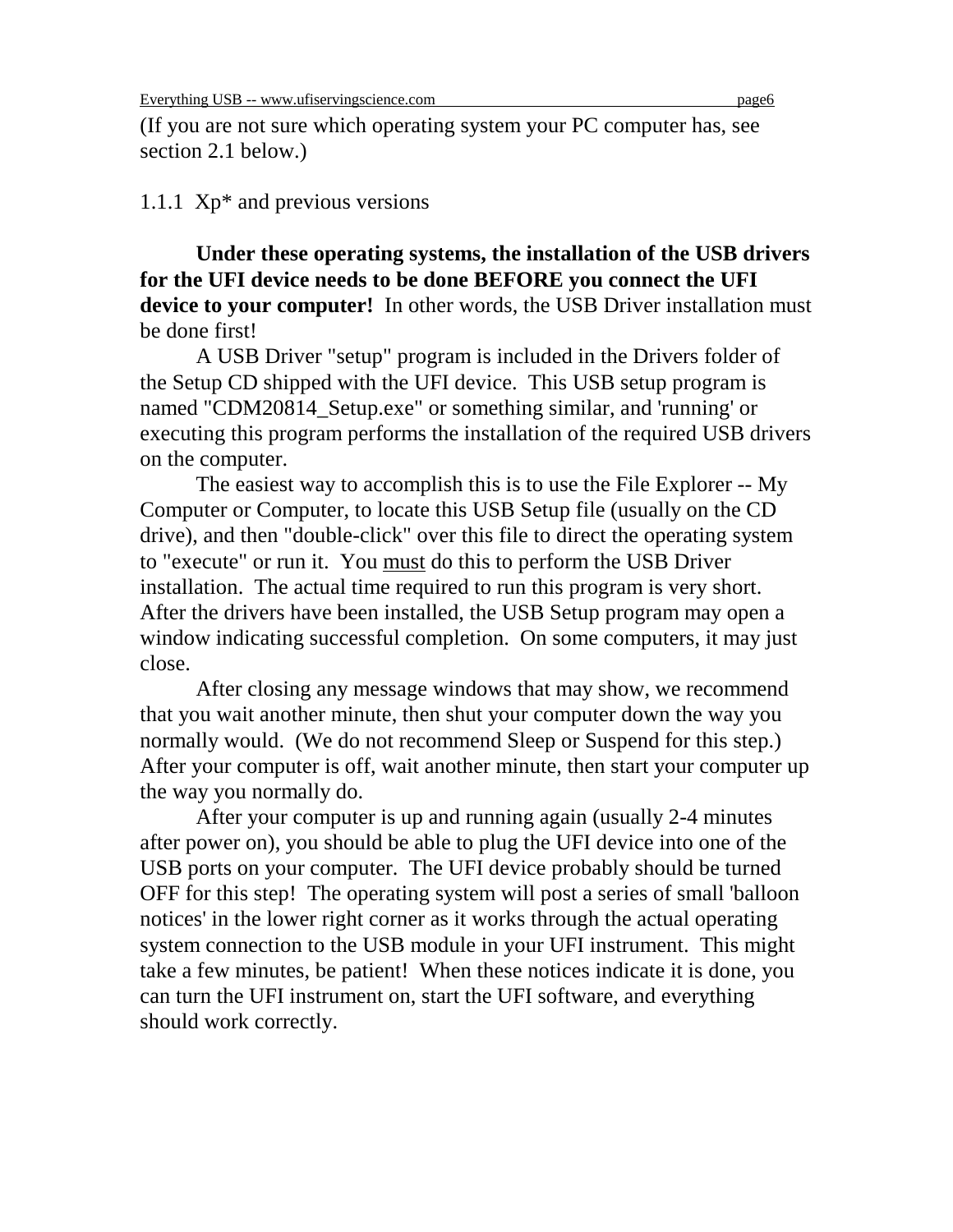#### 1.1.2 Vista\* and newer versions

Under newer operating systems, you generally shouldn't (or can't) force the installation of the USB Drivers. **Instead, you must wait until the first time you connect the UFI Device** to one of the USB ports of your Computer. **AT THIS POINT**, the operating system will attempt to install the drivers for the UFI Device USB interface. The UFI Device does NOT need to be turned ON for this process to work. In fact, it should probably be turned **off!** (Power is supplied by the USB connection.)

First, make sure your computer has completed it's usual start up process if you just turned it on (wait 2-5 minutes). Next, to begin the USB Driver installation under these newer operating systems, make sure the UFI Device is turned OFF, then use a standard USB cable to connect the UFI Device to your PC computer. **This action** should initiate the USB Driver installation process.

# *Note Carefully !!! How the USB driver installation procedes can vary substantially from computer to computer!*

Note that there are a number of variables for this process. Please read the options below carefully!

a. For some computers, the operating system will NOT know where the USB Driver information is located, and it will open a window asking you to 'browse' to the LOCATION of the driver information for the UFI Device USB Interface. You will need to direct the operating system to look in the USB DRIVERS folder on the UFI Device software CD (usually in a folder with the phrase "WHQL Certified" in the name, or something similar) for the information it needs to correctly install the drivers for the UFI Device USB interface. Once the operating system has this information, it should pull the drivers from the CD, install the necessary information, and complete the driver installation process. You may need to click 'OK' on a few Permissions windows as the installation progresses.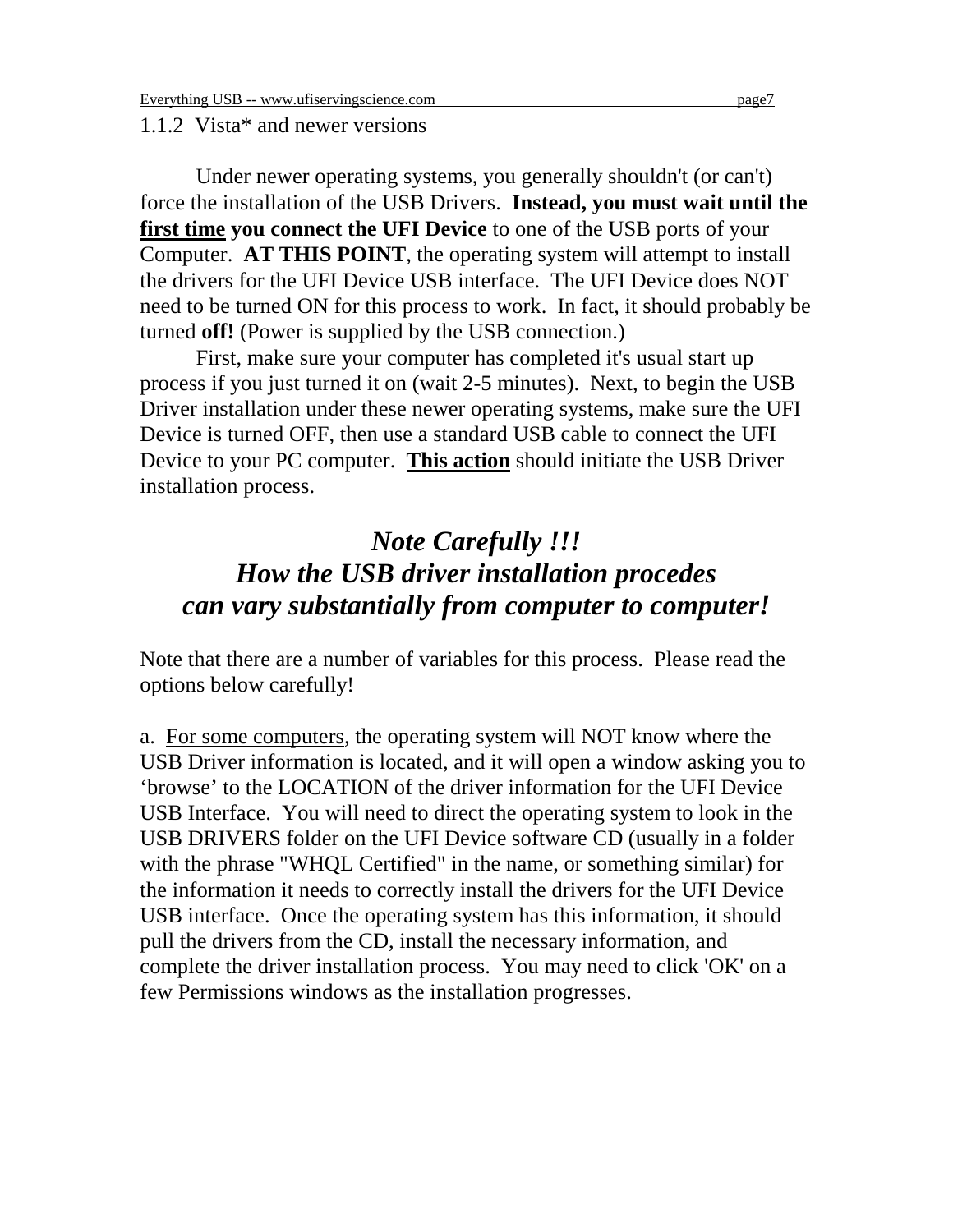b. For other computers, especially if your computer is connected to the Internet, your computer may simply go online, locate, download then install the necessary drivers, requiring no other action on your part. This 'silent' installation may take a few minutes, as the computer performs the USB Driver installation in the 'background'. And the operating system may only require that you click 'OK' on a couple of small Permissions windows during this process. If your computer takes this approach, you will not need to worry about browsing to the CD. The computer will find the drivers online, and install them.

b1. However, for some Internet connected computers, this process may lock up for some unknown reason, and show no progress over 5 or more minutes, and the drivers will NOT automatically install. The only solution for this is to disconnect the UFI device from the computer, wait a minute maybe, then turn the computer off, temporarily disconnect the Internet cable from the computer (or turn off WiFi if that is in use), wait 30 seconds, then start your computer, and wait for it to complete its startup, then plug the UFI Device back into your computer. With no internet connection, the operating system should quickly open a window that allows you to browse to the appropriate USB drivers on the software CD as described above. The USB driver installation should progress normally from there, and you can re-connect the Internet to your computer after the USB installation is complete.

## 1.2 Balloon messages and USB Alerts

During the USB driver installation process, small "balloon" messages may show up in the lower right corner of your computer as the installation progresses, regardless of the approach taken by the operating system to locate the drivers (online or CD). Watch these, and allow the installation process to complete.

After you have completed the installation process, and the first time the UFI device is connected to a particular computer, a series of Balloon messages may also show as the operating system integrates the USB Device into the correct drivers. These messages likewise should indicate progress through this process, and finally notify you when the connection is **'ready to use'**. When you see this notice, the drivers are correctly installed, and you should be able to turn the UFI Device on, and the PC software should be able to access the UFI Device.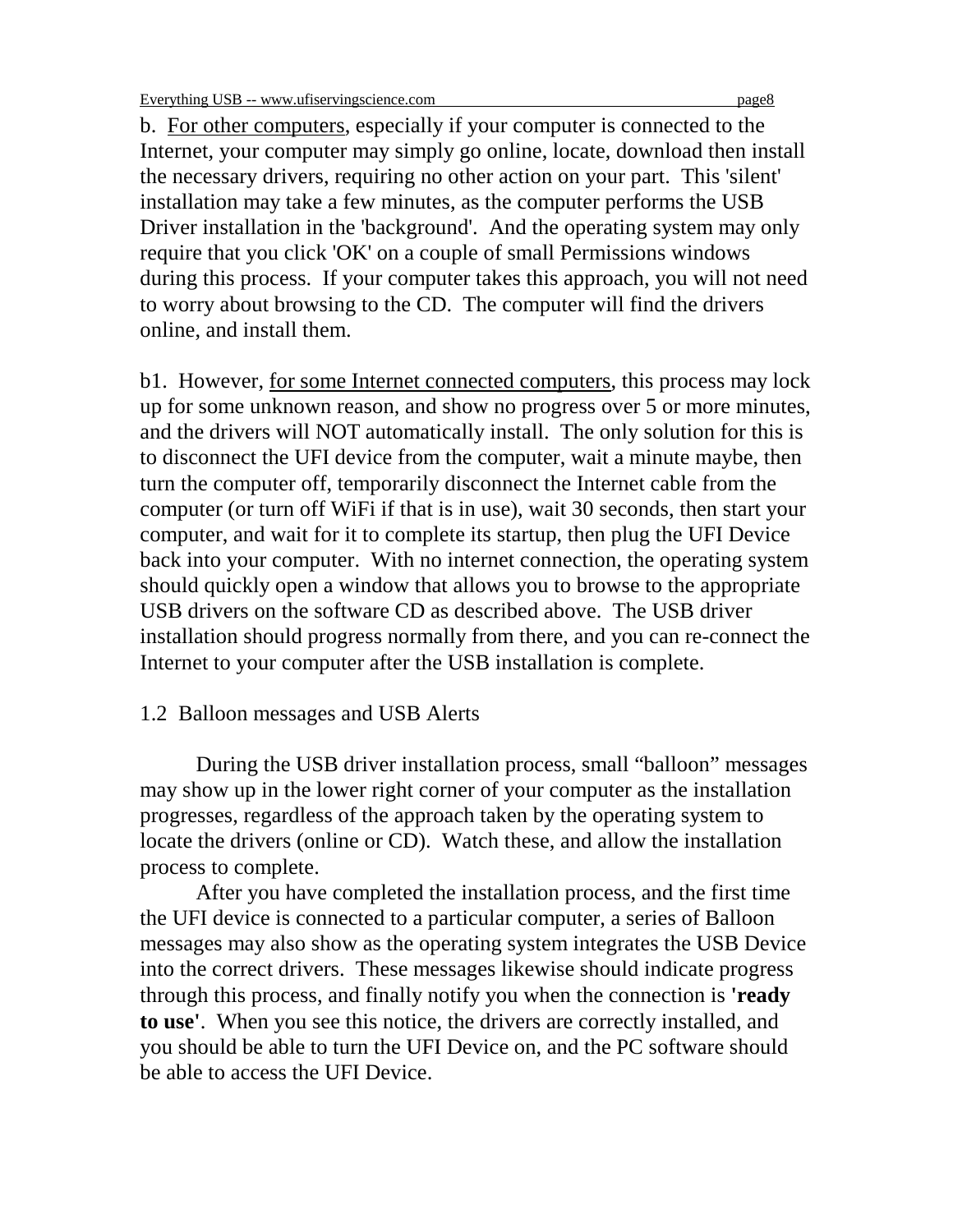If you have some sort of speaker system connected to your computer, you may also note that the computer supplies characteristic sounds, both for successful connection of the UFI device, as well as when you disconnect it. The disconnection sound recently has changed to occur up to a minute after you disconnect the device. Still, these sounds can help you quickly verify the USB connection status of the UFI USB device during normal use.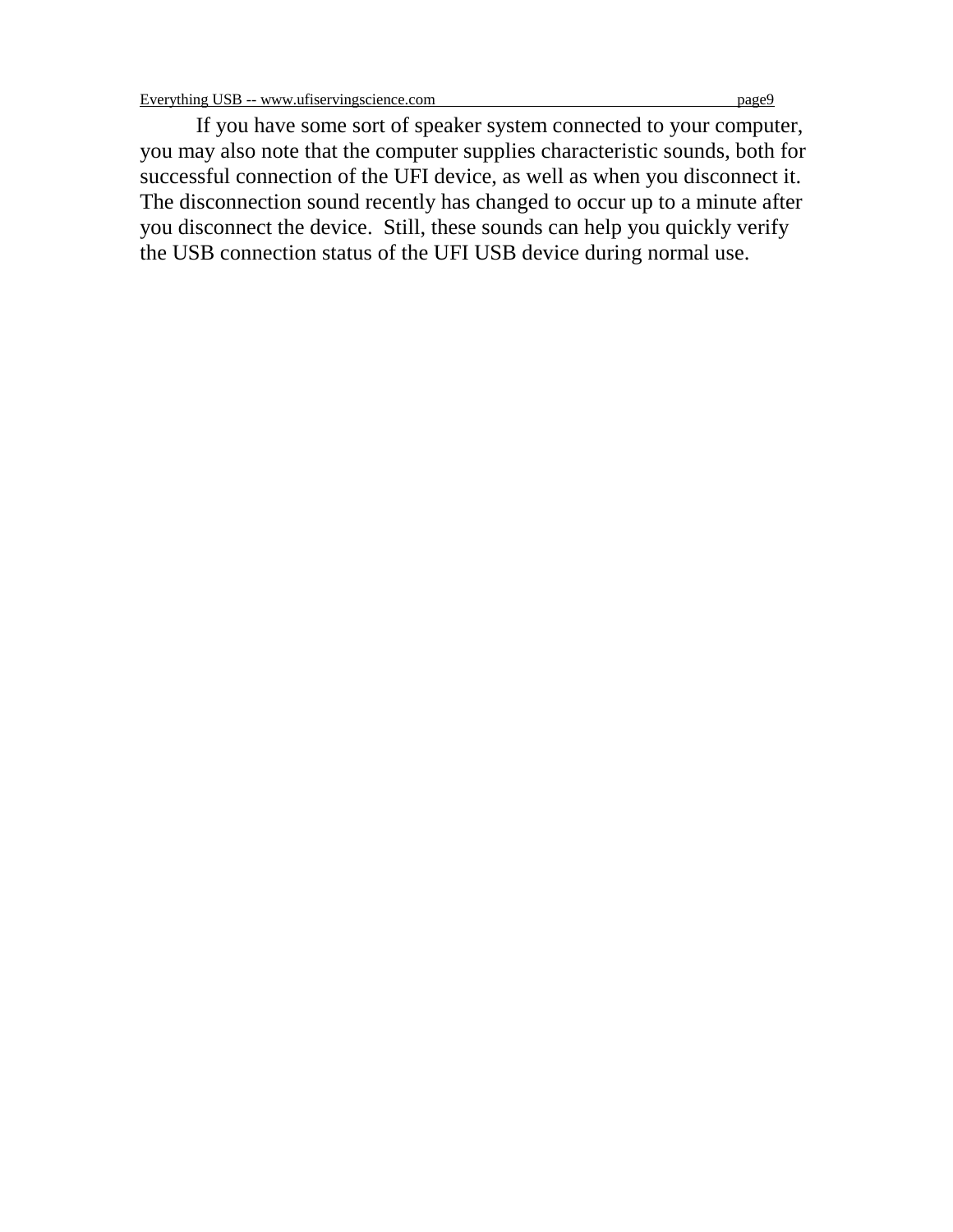#### **2. Accessing the Device Manager list**

As mentioned above, when the USB interface in the UFI device is correctly 'registered' with the operating system, there will be two entries in the Device Manager list associated with the UFI device USB interface. Any problems with the drivers will show up on this list as well. Accessing this list on your computer can be an important task!

The USB Driver installation discussed above will normally be painless and successful. If so, you do not need to worry about the Device Manager list, unless the instructions for your UFI Device indicate that the 'Com Port' number must be between Com1 and Com8. You will need to use the Device Manager list to check and adjust this setting (if necessary), which is described in more detail in section 4 below. We have also occasionally run into problems with the operating system or other applications somehow corrupting the UFI USB drivers on customer's computer. This is not a fault with the USB drivers or the UFI system. Still, the Device Manager list is the place to go for this too.

When you need to access the Device Manager list for some reason, the directions below explain how to do this. First, note this.

# *Note that the UFI Device must be connected to a PC port on your computer using a standard USB cable before it will show up on the Device Manager list!*

Directions are included below to access the Device Manager list for a number of recent PC operating systems. You do NOT need to read all these! **Just find the directions that apply to YOUR computer!**

And newer versions of the operating system (Vista\* especially) will often ask you to give permission for the action you are trying to perform. Just click over the 'ok', 'yes', or 'continue' button to grant permission and continue.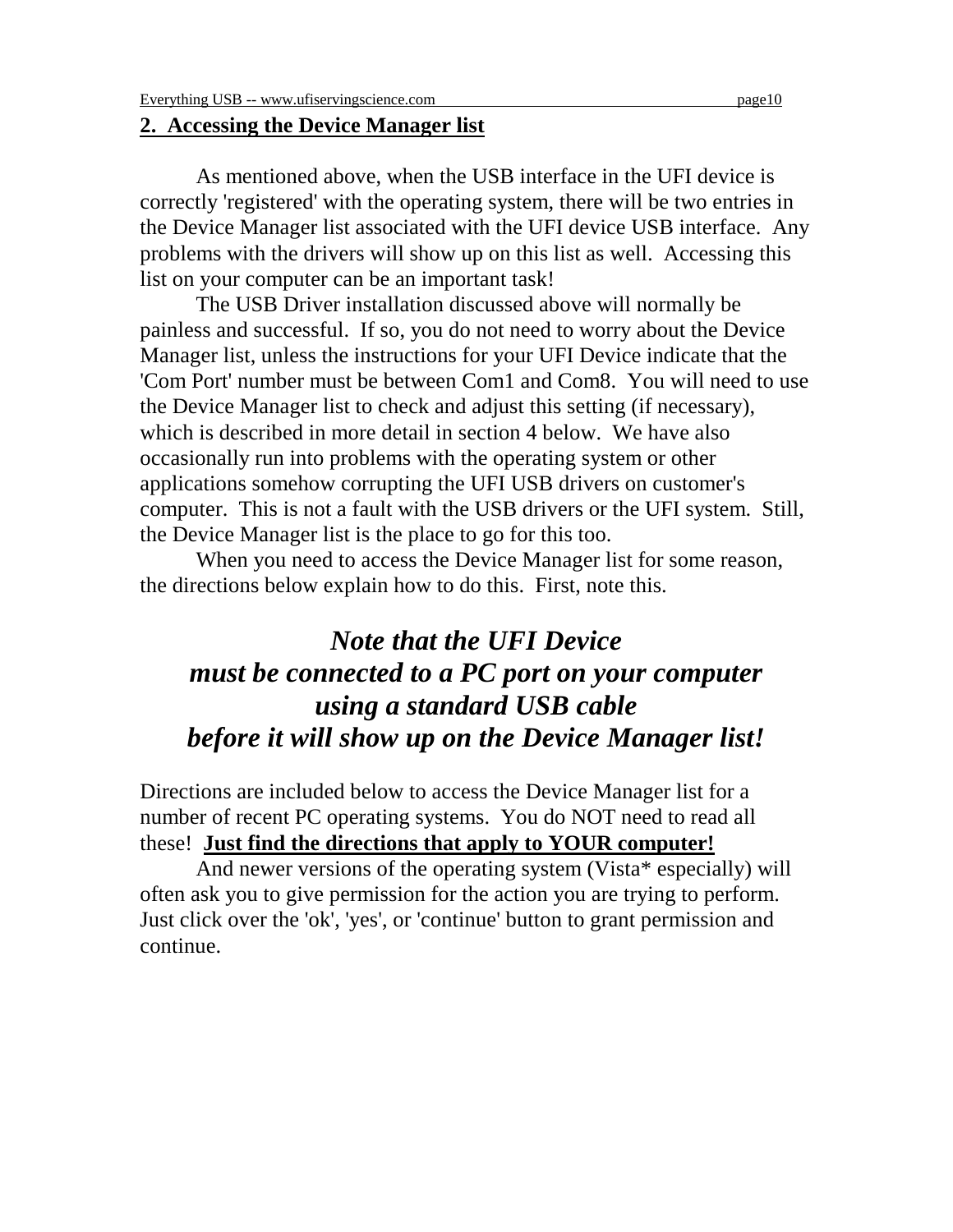## 2.1 Determining your Operating System version

We need to stop here and first verify what operating system version you are using. This is very important, because accessing the Device Manager list varies substantially depending on which operating system version your computer has! If you know for sure which operating system your computer is using, you can skip this section. But if you are not sure, the descriptions below can help you identify this.

For these operating systems, we carefully describe both the 'task bar' that usually runs along the bottom of the screen, as well as the window-like icon that normally shows in the **lower left** of the computer screen, at the left end of the task bar. **This icon is always the 'start button'!** Hopefully, you can tell from these discriptions what you have.

And, for each operating system, we also supply abbreviated directions [inside square brackets] to access the actual operating system details page on your computer so you can verify your operating system version. This is a very helpful exercise, even if you already know which operating system you have. *The Device Manager list is usually just one or two clicks away from this operating system details page!*

Visually verifying operating system version:

-- 98\*

The bar along the bottom is solid (usually gray). A very small, stylized (blocky) icon is to the left of the word 'start' in a button at the left end of this bar. This is the start button.

[start>>settings(hover)>>control panel>>system]

-- Xp\*

The bar along the bottom is a solid color (usually blue). A small, stylized icon is to the left of the word 'start' in a button at the left end of this bar. This is the start button.

[start>>control panel>>system]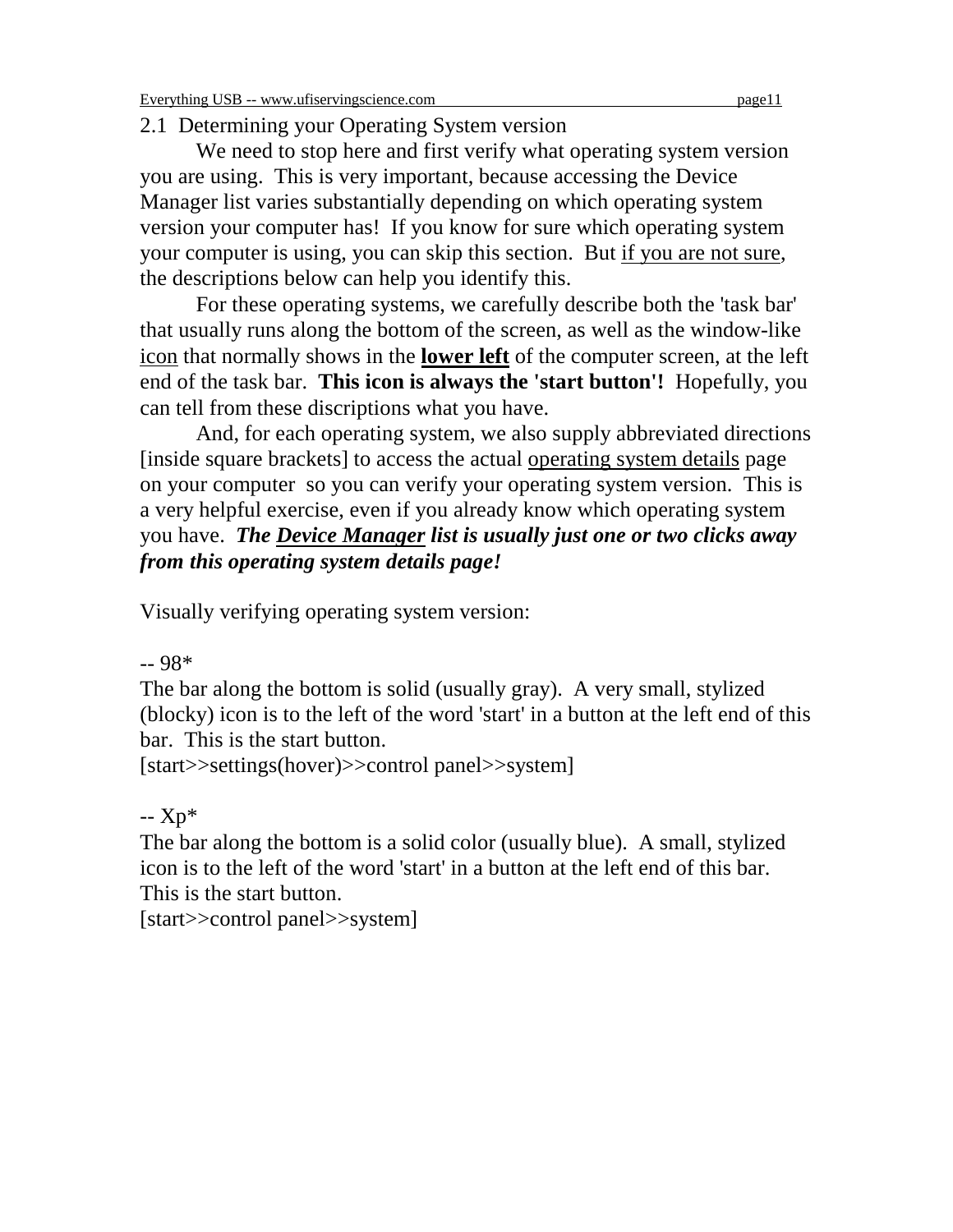#### -- Vista\*

The bar along the bottom is thinner, still solid, but shaded to give the impression of curvature vertically. The button and the word 'start' are gone, and the stylized icon is enlarged and placed in a circle with a blue background and light highlighting is added over the top to supply the impression of depth, as if the icon is floating in a sphere or bubble. The circle is larger in diameter than the vertical height of the bar along the bottom. The circle is the start button.

[start>>control panel>>system]

-- 7\*

The bar along the bottom is translucent, allowing the desktop image color and some details through. The icon in the lower left corner is smaller in diameter than the bar, but is still round with a blue background, and encloses a stylized, colored window, and light highlighting is still added over the top to supply the impression of depth, as if the icon is floating in a sphere or bubble. The circle is the start button.

[start>>control panel>>system and security>>system] or [start>>control panel>>system]

## $-8.1*$

*(Many computers now have touch enabled screens. Tapping once on the screen is the same as clicking once with the mouse.)*

This version supplies two main 'views', and usually starts up in the App Tile view where a bunch of various sized and labeled buttons can direct you to various apps. Find the button labeled 'Desktop' and press that, in order to transition back to the more familiar desktop view, where this description applies. The bar along the bottom is still translucent, but with more of a blue tint. The icon is the shape of a window, in plain white, and viewed at an angle, so is trapazoidal in appearance (left side is shorter than the right side). There is no enclosing circle. The icon is the start button. (Note that clicking over the Start Button *just takes you back to the App Tile view*.)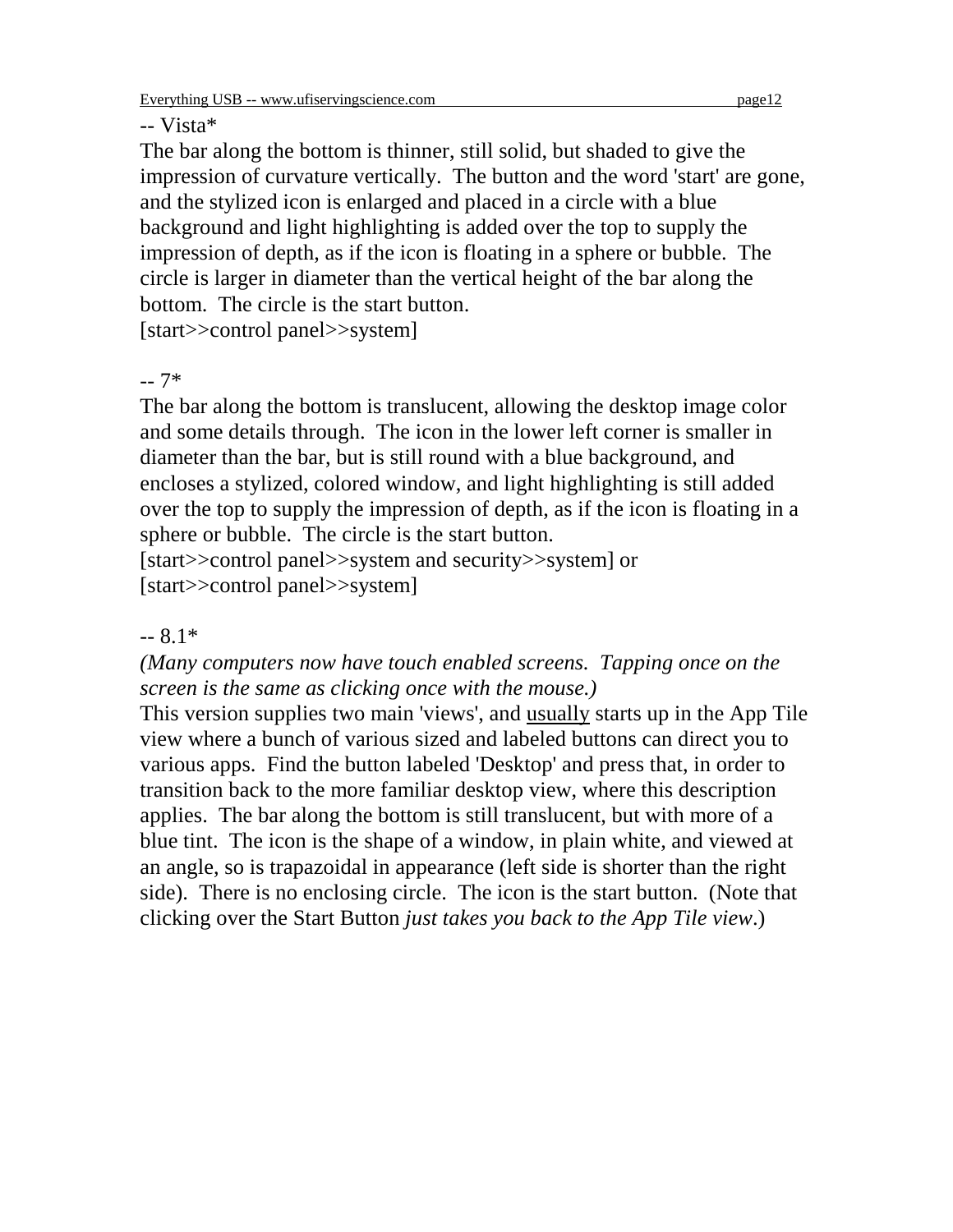Verifying the actual operating system is a little more complex for 8.1\*. If your computer screen is touch enabled, slowly slide a finger from the outside of the screen, then perhaps an inch in from the Right (like when you turn your computer off). The same thing can be accomplished by moving the Mouse pointer to the Top Right corner of the screen. Either way, a column of five icons will float in from the right. Click or Tap over the bottom icon (it looks like a gear, and is labeled 'settings'). A larger 'settings' pane will move in also from the right. The text label 'control panel' should be near the top on the left, click/tap that. From there, select 'system and security' then 'system'. Shorthand, this looks as follows. [float icon>>control panel>>system and security>>system] or [float icon>>control panel>>system]

By the way, if your computer says you still have just version  $8<sup>*</sup>$  (i.e. not  $8.1^*$ ), you should consider upgrading to  $8.1^*$ . This should be a free upgrade. You may be prompted (prodded) to upgrade to version 10\*, but this is a major change if you are used to 8\*.

## $-10*$

# *(Many computers now have touch enabled screens. Tapping once on the screen is the same as clicking once with the mouse.)*

This version returns to the single view approach. The bar along the bottom is solid black with fields of other colors as well as the usual smaller icons to the right. The left end icon is the shape of a window, in plain white, and viewed at an angle, so is trapazoidal in appearance (left side is shorter than the right side). There is no enclosing circle. The icon is the start button. [start>>settings>>system>>about]

# 2.2 Accessing the Device Manager list

If you need to adjust the Com Port assigned to your UFI USB device, or if you are having trouble with your UFI software communicating with the UFI device, you may need to check the Device Manager list in order to evaluate the state of the driver connections between the UFI device USB interface and the operating system. The Device Manager list is how you check this. **The focus of this section is simply getting to the Device Manager list on your computer!** The actual use of the Device Manager list is covered in the following sections  $(3 \& 4)$ .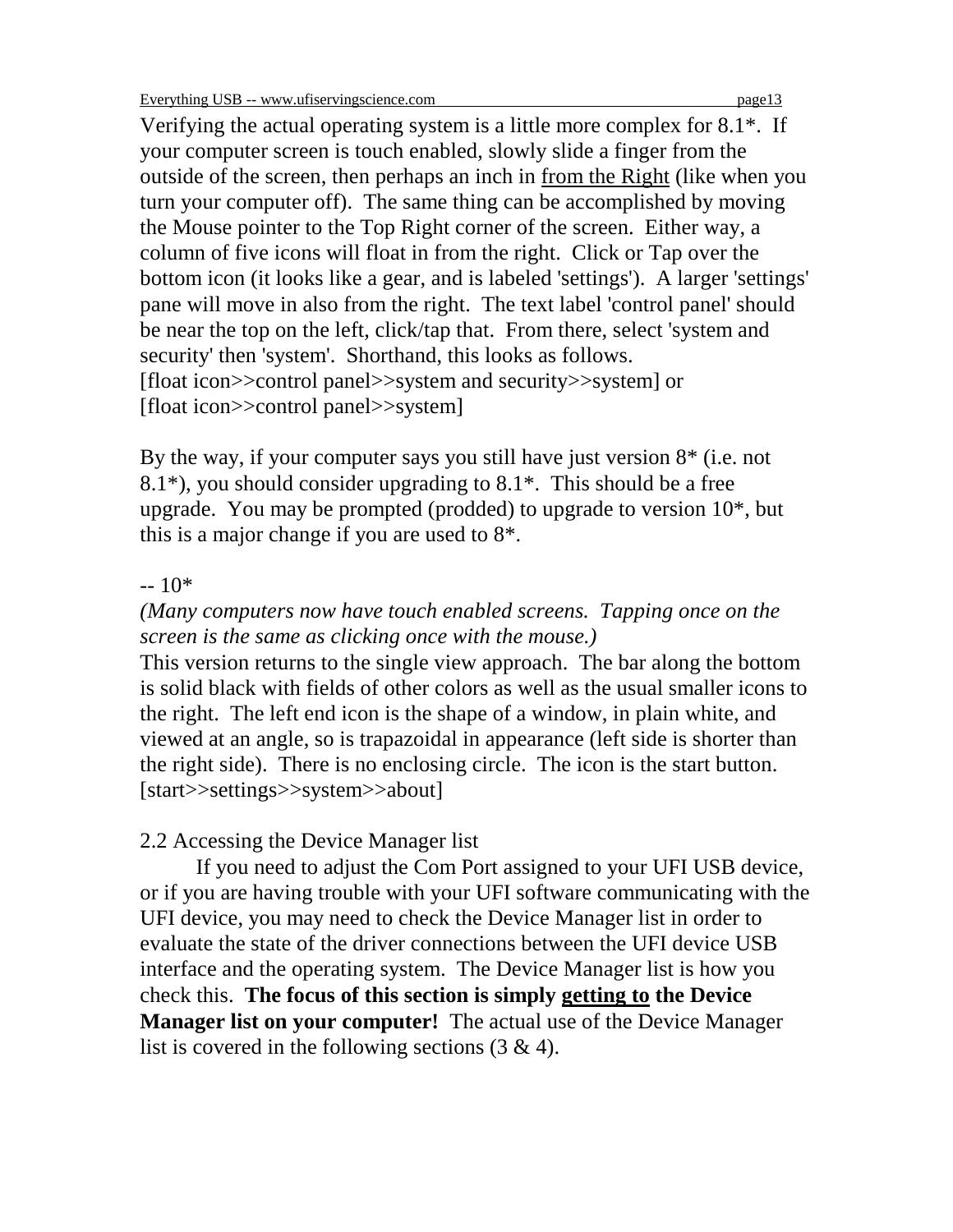Operating system versions:

-- 98\*

a. Click over the start button (lower left corner of the screen). This brings up a vertical menu with a list of items.

b. Just MOVE the mouse pointer over the 'settings' item in the list shown; you don't need to click. This is known as 'hovering'.

c. Locating the pointer over the 'settings' item will bring up a sub-menu to the RIGHT. Click over the 'control panel' item.

d. This brings a new 'control panel' window that shows a list of the various components of the operating system. Find the component named 'system' (towards the bottom), and double-click over it.

e. This brings up a new window showing the actual operating system details (as mentioned above). Along the top, you will notice tabs set up to look like a card file. You can select the various tabs. Click over the 'device manager' tab (second from left).

f. This brings up the Device Manager list. You have two options, make sure 'view device by type' is selected.

-- Xp\*

a. Click over the start button (lower left corner of the screen). This brings up a 2 column vertical menu list.

b. Click over the 'control panel' item (right hand list, roughly center).

c. This brings up a new window labeled 'control panel', that shows the components of the operating system in icon form. (You can actually pick one of 5 ways of viewing these items using a 'views' button, top right, but the name and arrangement of the icons don't change.)

d. Click over the 'system' icon. This brings up the operating system details page (as mentioned above). The window is labeled 'system properties', and also shows two rows of tabs along the top.

e. Click over the 'hardware' tab. This new view supplies a number of buttons.

f. Click over the 'Device Manager' button.

g. This brings up the Device Manager list.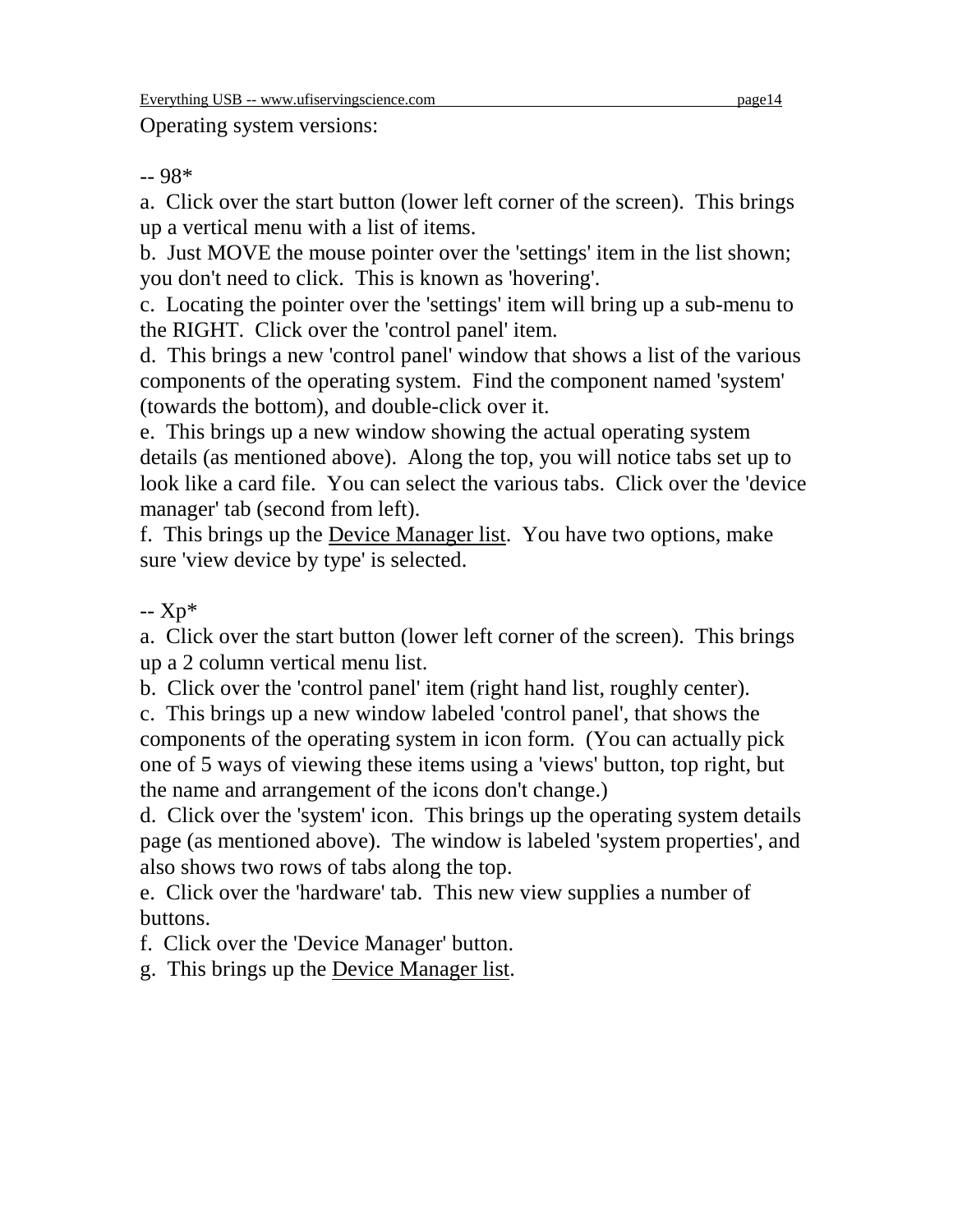-- Vista\*

a. Click over the start button (lower left corner of the screen). This brings up a 2 column vertical menu list.

b. Click over the 'control panel' item (right hand list, below center).

c. This brings up a new window labeled 'control panel', that shows the components of the operating system. >If 'control panel home' is highlighted to the left, the items in this list attempt to gather items together into larger groups. Click over the 'system and maintenance' item, which brings up a new list, so click over the 'system' item. >If 'classic view' is highlighted to the left, you will just see a long list of components. Click over the 'system' item.

d. Either of these two approaches will take you to the system information page mentioned above. There are no tabs, but the first item in the 'task list' to the left shows 'device manager', so click over that.

e. This brings up the Device Manager list.

-- 7\*

a. Click over the start button (lower left corner of the screen). This brings up a 2 column vertical menu list.

b. Click over the 'control panel' item (right hand list, below center).

c. This brings up a new window labeled 'control panel' and 'adjust your computer's settings', that shows the components of the operating system. >If 'view by category' is showing (upper right), the items in this list attempt to gather items together into larger groups. Click over the 'system and security' item, which brings up a new list, so click over the 'system' item. >If 'view by large icons' or 'view by small icons' is showing (upper right), you will just see a long list of components. Click over the 'system' item. d. Either of these two approaches will take you to the system information page mentioned above. There are no tabs, but the first item in the list to the left shows 'device manager', so click over that.

e. This brings up the Device Manager list.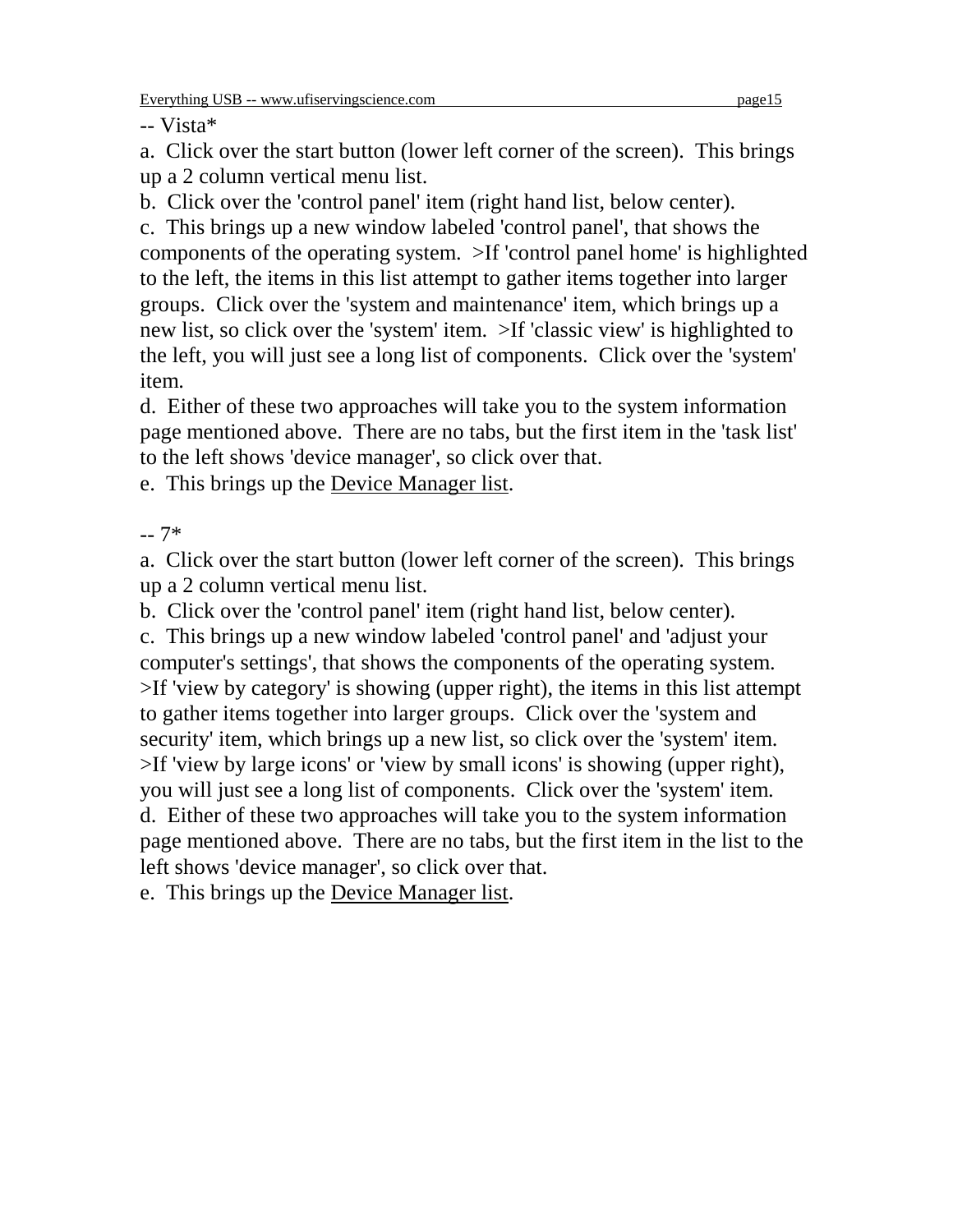$-8.1*$ 

*(Many computers now have touch enabled screens. Tapping once on the screen is the same as clicking once with the mouse.)*

a. >If your computer screen is touch enabled, slowly slide your finger in from the RIGHT side of the screen edge until a vertical set of five icons float into view from the right. >Otherwise, move the Mouse pointer into the upper RIGHT corner of the screen and keep it there until a vertical set of five icons float into view from the right.

b. The bottom icon looks like a gear, and is labeled 'settings'. Either tap over that bottom icon, or else move the mouse pointer over the bottom icon and click over it.

c. A new window will slide in from the right. It is labeled 'settings' at the top. This is probably the same window you use to turn your computer off. In the upper left of this new window is a text label 'control panel'. Either click or tap over that label.

d. This brings up a new window labeled 'control panel' and 'adjust your computer's settings', that shows the components of the operating system. >If 'view by category' is showing (upper right), the items in this list attempt to gather items together into larger groups. Click over the 'system and security' item, which brings up a new list, so click over the 'system' item. >If 'view by large icons' or 'view by small icons' is showing (upper right), you will just see a long list of components. Click over the 'system' item. e. Either of these two approaches will take you to the system information page mentioned above. There are no tabs, but the first item in the list to the left shows 'device manager', so click or tap over that.

f. This brings up the Device Manager list.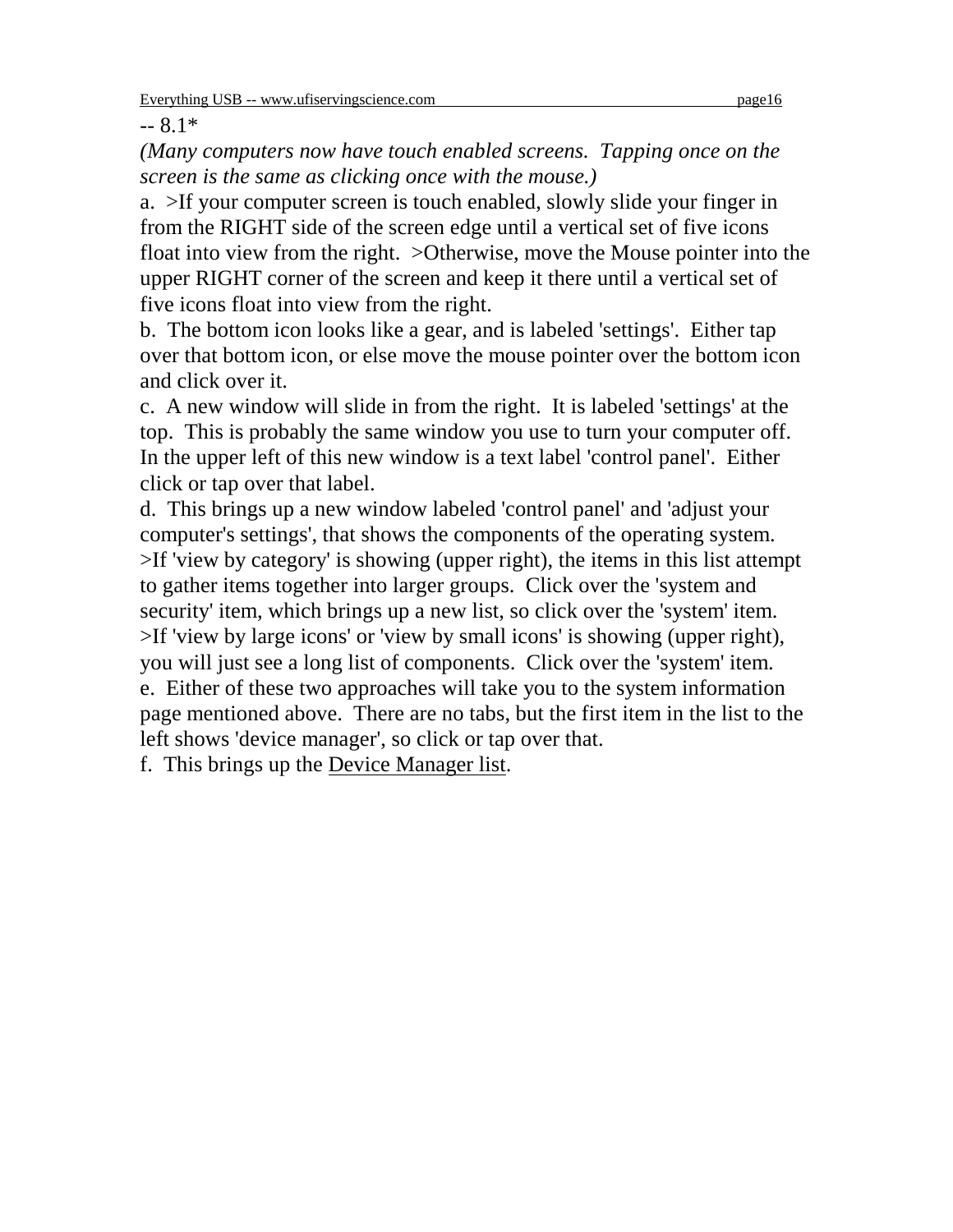$-10*$ 

*(Many computers now have touch enabled screens. Tapping once on the screen is the same as clicking once with the mouse.)*

a. Click or tap the start button. This opens up a large, rather confusing block of items. The 8.1\* Tiles are moved to this block, to the right. For our purposes, you just need to locate the small 'settings' label (next to a gear) near the lower left corner.

b. Click or tap over the 'settings' label. This will bring up the settings window that holds a collection of fairly large icons.

c. Click or tap over the icon that looks like an open notebook, and has 'system' right below it. This brings up the 'system' window. A list of items is arranged vertically down the left side. And when one of these items is selected, the relevant content is displayed in the right side of the window. d. Click or tap over the 'about' item at the bottom of the list on the left. The operating system details along with a bunch of other details are shown in the right side of the window. Use the scroll bar (or scroll wheel if your mouse has one), and scroll all the way to the bottom of the content in the right half of the system window. Find the Device Manager text item near the bottom. e. Click or tap over the Device Manager text item. This brings up the Device Manager list.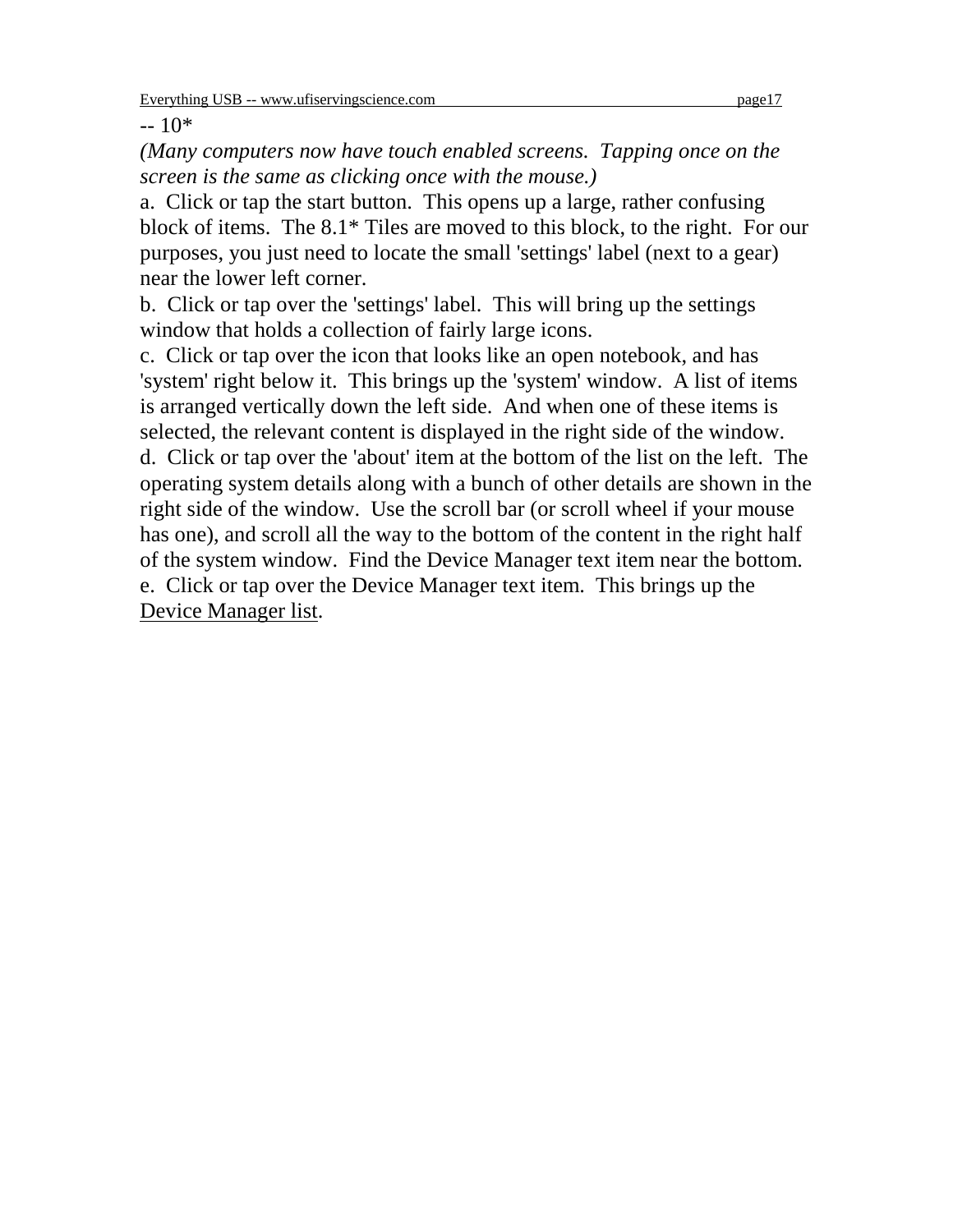# **3. Device Manager list View and Troubleshooting**

*Note 1: You should have already followed the directions above to install the USB drivers for your UFI device BEFORE actually working through this section! The two distinct entries in the Device Manager list that accompany the UFI USB device will NOT be present if the proper USB Drivers have NOT yet been installed!*

*Note 2: If you have performed the installation of the software and USB drivers for the UFI device, and everything is working fine, you do NOT need to do anything! But, if you are having problems, please continue.*

*Note 3: For the purposes of inspecting the Device Manager list to evaluate the quality of the UFI device USB connection, the UFI device should be connected to a USB port on your computer, and should also be turned OFF! (Power is supplied to the USB interface by your computer.)*

3.1 Inspection and Initial Troubleshooting suggestions

Evaluating the connection between a UFI USB device and the operating system is performed by inspecting relevent entries in the Device Manager list. A (poor) screen image (picture) of this list is included at the end of these notes, and you can reference this. You can also pull this list up on your computer to help you grasp the details of the discussion below. If you are trying to resolve a communications problem with a UFI device, then you probably should pull up the Device Manager list on your computer at some point. Note however, that the UFI USB device will ONLY show up on the Device Manager list IF it is currently connected to a USB port on your computer! In other words, the two entries in the list that normally accompany the connection of the UFI USB device are only present when that device is actually connected (plugged in).

The Device Manager list is just that, a list of entries that represent devices that are interfaced to the operating system. Note the following about this list:

a. The entries are included in this list, top to bottom, in alphabetic order.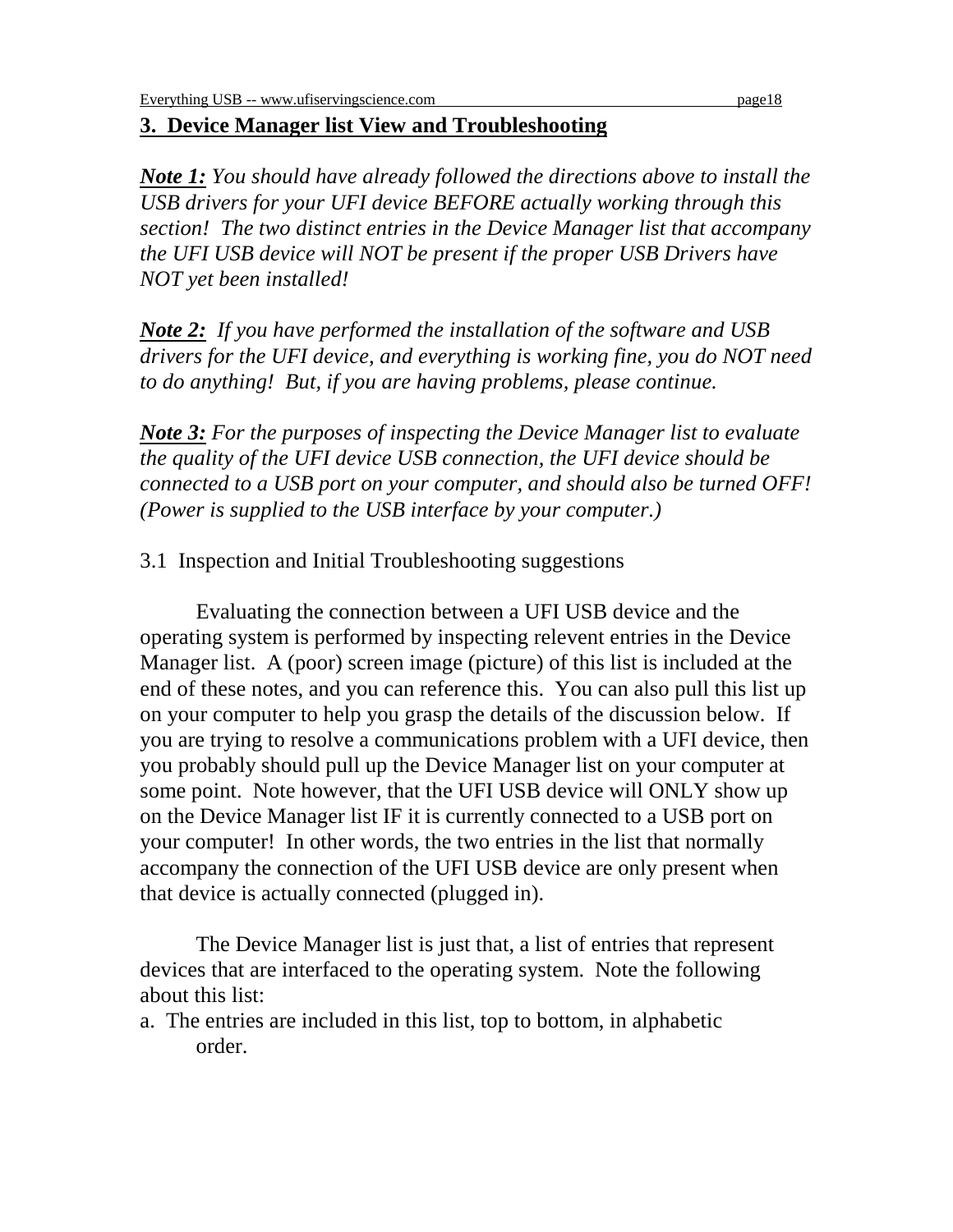b. Each entry, each line has the following components.

- -- Small right facing triangle (clicking over this expands that particular list item with any more sub-items below it.)
- -- Small picture (icon) to represent the device (a yellow triangle enclosing a black question mark will be added over this icon if there is a problem with the device interface.)
- -- Text description of the device / function

For the purpose of exploring or troubleshooting UFI USB devices, we only care about the folloing **three entries** in the Device Manader list:

```
...
...
> [ ] Other Devices
> [ ] Ports (COM & LPT)
...
...
```
## > [ ] Universal Serial Bus controllers

The 'Other Devices' item is only important because, if there is a problem, the operating system may move the UFI device USB interface component there. And we have used a set of square brackets where the icon would be since we can't easily reproduce the icons. And we will consistently shorten 'Universal Serial Bus controllers' to 'USB controllers' in the discussion that follows.

Now, if you click over the triangles in front of both the 'Ports (COM & LPT)' and 'USB controllers' lines, you should see something similar to the Device Manager list picture included at the end, where we have expanded these same two main groups to show everything inside (under) each of these two main device groups.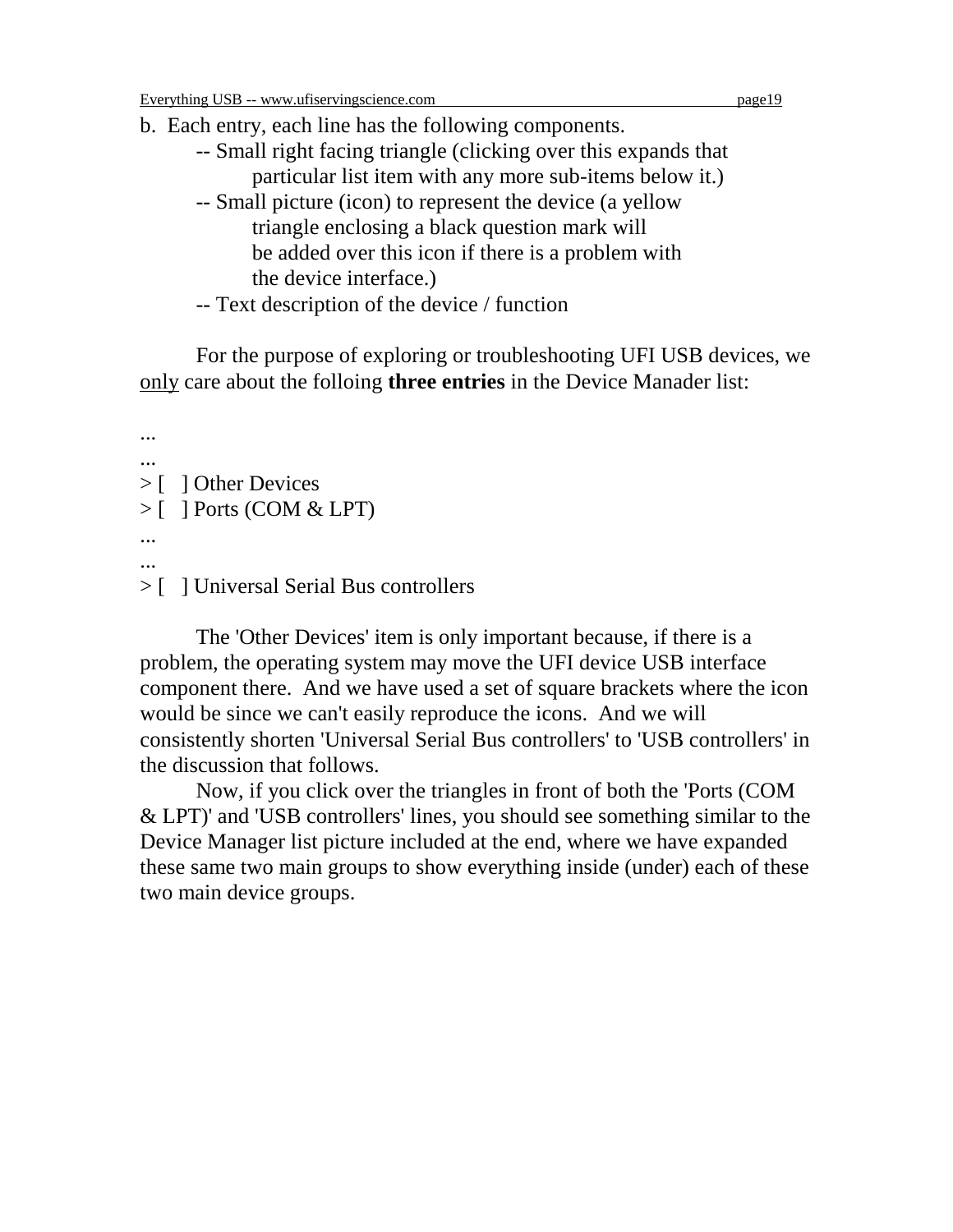------------------

**Connected and properly operating**, the UFI USB device shows up as two items on the Device Manager list (note the two arrows):

```
...
...
v [ ] Ports (COM & LPT)
      ...
      [ ] USB Serial Port (ComX) <-------
             (X is the port number assigned by the operating system)
...
...
v [ ] Universal Serial Bus controllers
      ...
      ...
      ...
      [ ] USB Serial Converter <-------
```
And, there should NOT be small, yellow triangles enclosing a question mark over the small icon of either of these two lines! If this is what you see on your computer (these two specific lines with no yellow triangles), you can safely conclude that the USB interface in your UFI device is correctly interfaced to the operating system!

# **IF the two items with the arrows above are present, and IF neither icon has a yellow triangle added, THEN the USB interface to the UFI device is working correctly!!!**

If the UFI software is STILL having problems communicating with your UFI device:

- -- you should check the Com Port number assigned to the UFI device by the operating system, and adjust it if necessary (section 4)
- -- you should verify that the UFI device is actually able to respond to the software (section 5)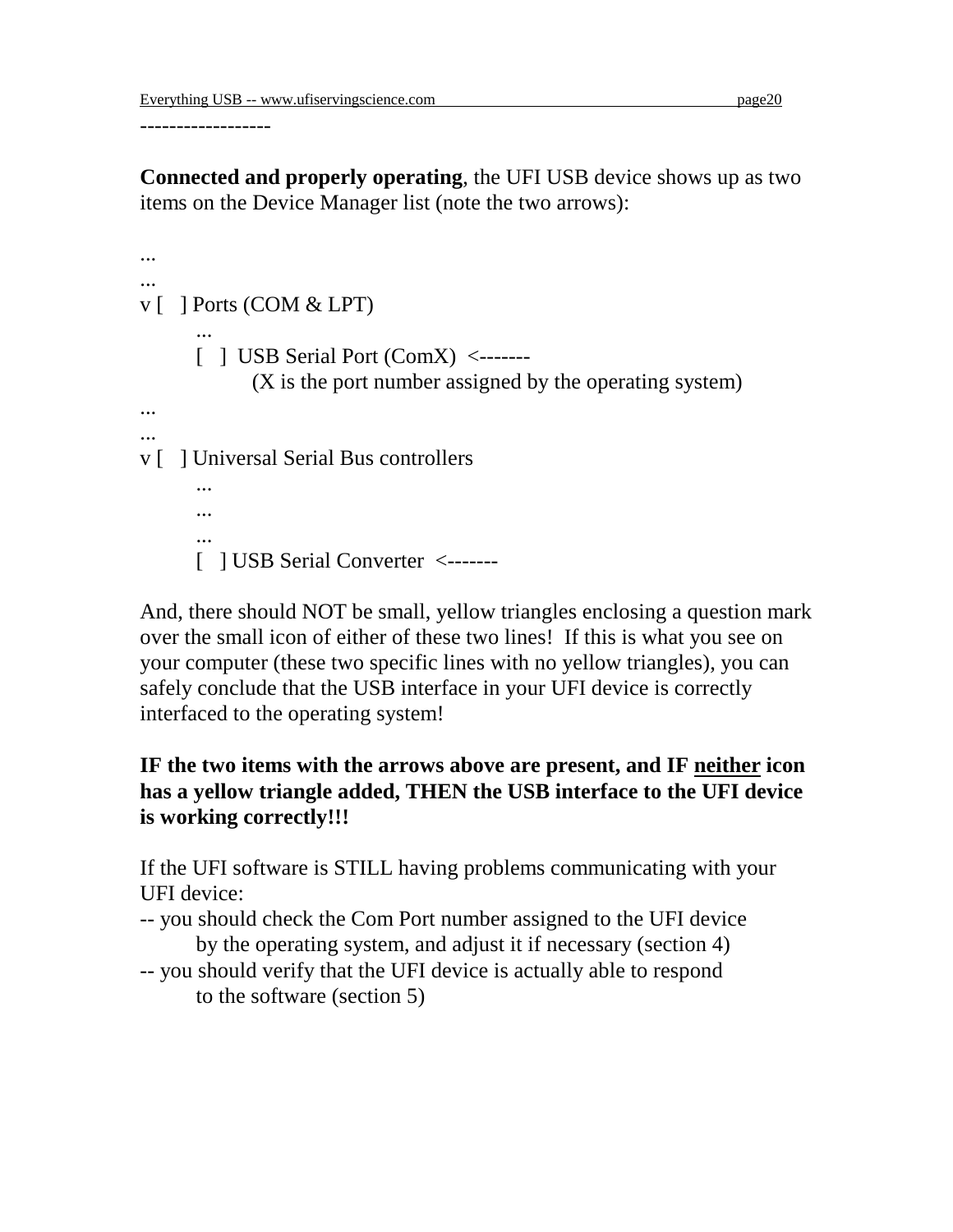------------------

**IF either of the two Device Manager list items indicated above are NOT present, or if either or both of them have a small yellow triangle enclosing a question mark, then there are issues with the UFI USB interface that require attention.** The discussion that follows can surface some helpful options.

------------------

3.2 Handling "Other Devices" issues

If the operating system did not recognize the UFI USB device for some reason, it may place it under the 'Other Devices' item in the Device Manager list. There will also be the yellow triangle that encloses a question mark over the icon for this device. When this happens, the actual interface module name (FT232RL) is usually what is posted as a sub-item under 'Other Devices'.

This is important, because there may be other Device Manager list issues with other devices on your computer that are causing the operating system to add items under the Other Devices list item. **IF the item found under Other Devices is NOT "FT232RL" (or something very similar), then this is some other device/interface on the computer, and NOT the UFI USB device!!!** In other words, problems flagged under the 'Other Devices' item **may or may not** be related to the UFI USB device. Checking for the actual interface module name (FT232RL) should resolve this.

If the device under Other Devices is NOT the UFI USB device, we would expect that the two usual Device Manager list entries for the UFI USB device would also be present in the Device Manager list, and you can ignore the 'Other Devices' items if so. Of course, we can only make recommendations regarding UFI instruments!

The most likely cause for the UFI USB device ('FT232RL') being placed under 'Other Devices', is that drivers have not yet been installed for the UFI USB device. You can address this from the Device Manager list. And note that there are two components to the USB drivers for the UFI device.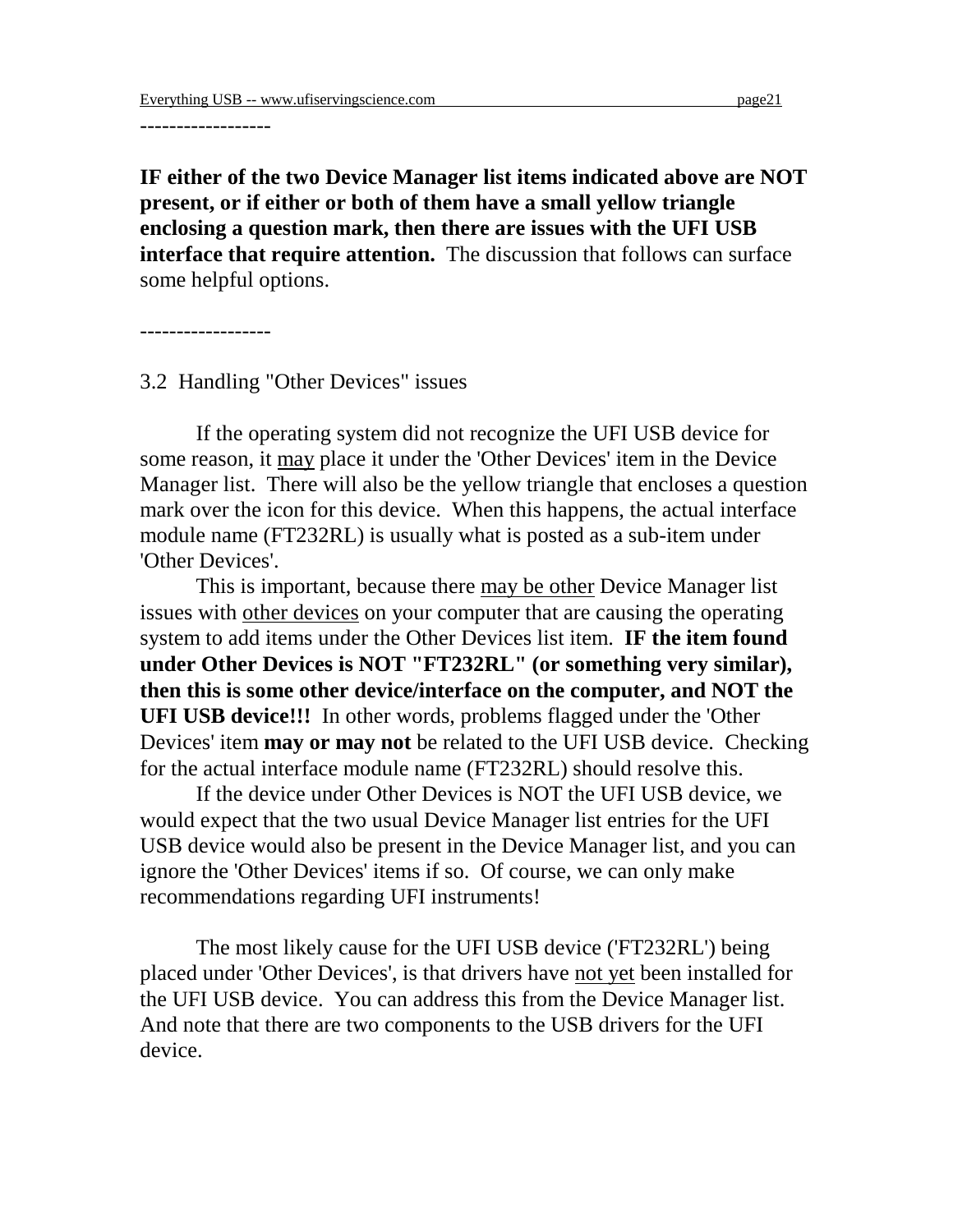a. "Alt-click" (click with the mouse button you do not normally use) over the FT232RL item under 'Other Devices'. This should bring up a menu list of items that you can select.

b. "Click" over 'Update Driver Software', the top item in this menu. A new window will open asking you where the operating system should look for the proper drivers.

b1. If your computer is connected to the internet, you can select the top item, 'Search automatically...', and the operating system should go online, search, and find the driver, then complete the installation.

b2. Otherwise, you should select the 'Browse my computer...' option. Your computer will expect you to browse to the location of the UFI USB Drivers on your computer, usually from the Drivers folder on the CD that came with the UFI device, and usually in a folder with the phrase "WHQL Certified" in the name, or something similar. Once you have browsed to that location, select 'Next' to direct the operating system to pull the drivers from the CD and complete the installation.

c. Either of the above approaches should be followed by an 'in process' installation window, followed by a completion window. Press Close to close this last window, and go back to the Device Manager list.

If your operating system is Vista\* or older, the Device Manager list may not update automatically. You will need to close the Device Manager list and all other windows, then access the Device Manager list again from the start button. If your operating system is 7\* or newer, the Device Manager listing will automatically update to reflect the change in the Driver status.

As mentioned above, there are two components to the UFI USB drivers. It is unlikely that a single pass through the above procedure will totally resolve the problem. The item under Other Devices may remain, but now show "USB Serial Port", and will still show the yellow triangle over the icon. You will need to walk through steps 'a' through 'c' above **AGAIN**, to install the second half of the USB driver package. The steps are identical.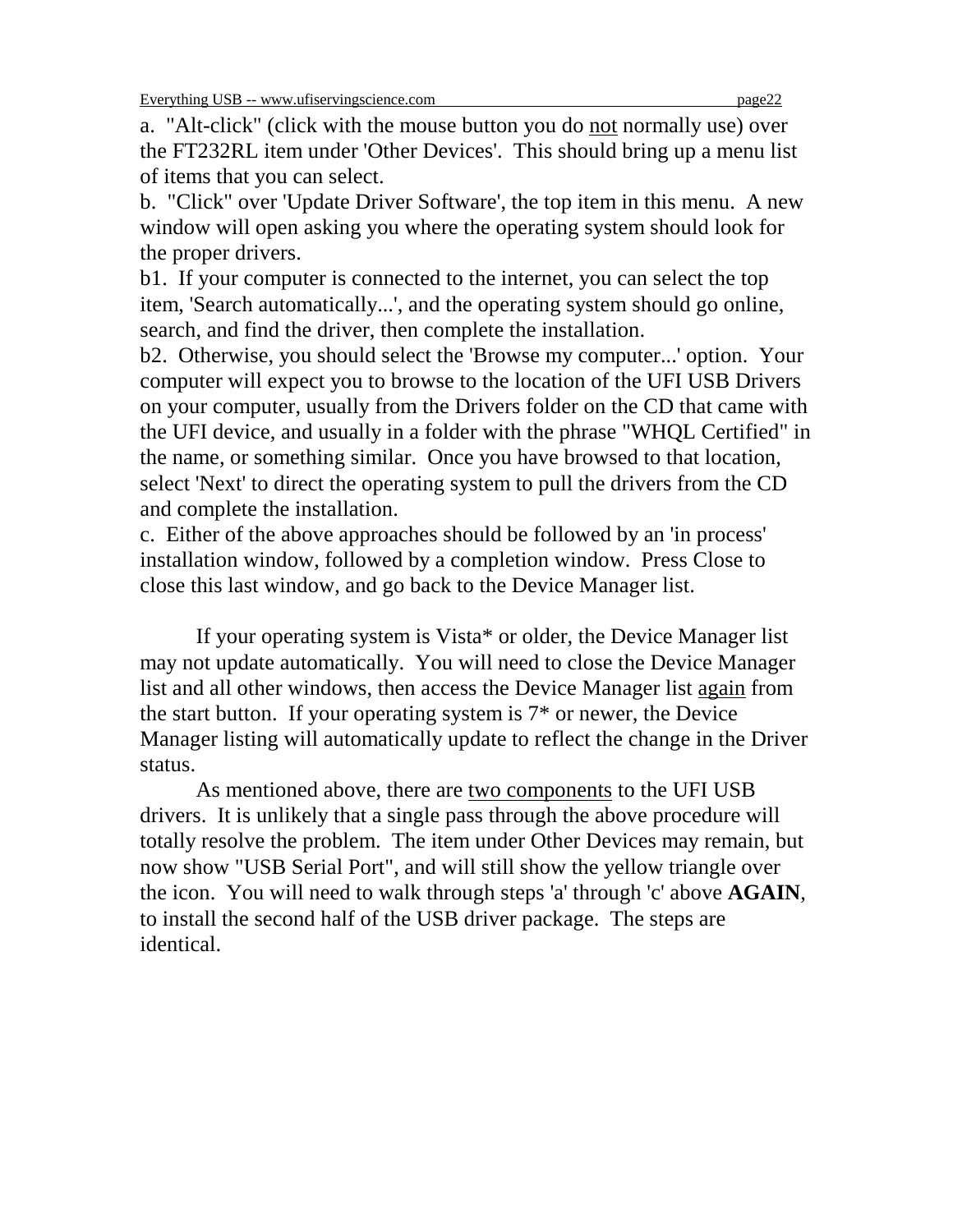When you are done with the second 'driver update' step, and after allowing the Device Manager list to update, the expected two items (as shown under "**Connected and properly operating"** above) for the UFI USB interface should be present in the Device Manager list, and neither icon should hold the yellow triangle. Once this is done, the USB interface between the UFI device and the operating system should be working correctly. And the UFI USB device should NOT show up under 'Other Devices' either.

#### 3.3 Troubleshooting USB issues

The above section (3.2) about 'Other Devices' usually addresses issues encountered the first time you are trying to bring the UFI system up. **If the overall system has been working fine, and then stops working for some reason** (the UFI software is suddenly unable to communicate with the UFI device), you should still inspect the Device Manager list. However, any problems found were caused by either the operating system or another program or update active on your computer.

In addition, and by way of an overview, there are really only two possible troubleshooting approaches for both of these Device Manager list items. You can try updating the USB Drivers (which basically duplicates the process outlined above), or you will need to completely un-install BOTH USB Drivers for the UFI device, and start over with a 'cold install'.

#### 3.3.1 Resolving Transient Driver Problems

The supplier of the USB solution we use has indicated that there is a specific order involved when dealing with the two items that show up in the Device Manager listing. In general, the 'USB Serial Converter' item (under USB controllers) needs to be handled (repaired) first, since it provides the basis upon which the USB Serial Port item is able to work. As a result, when you need to deal with issues with either of these two items, you need to start with the 'USB Serial Converter' item, and get driver issues with that corrected first. The approach followed is similar to what we recommend above for installation.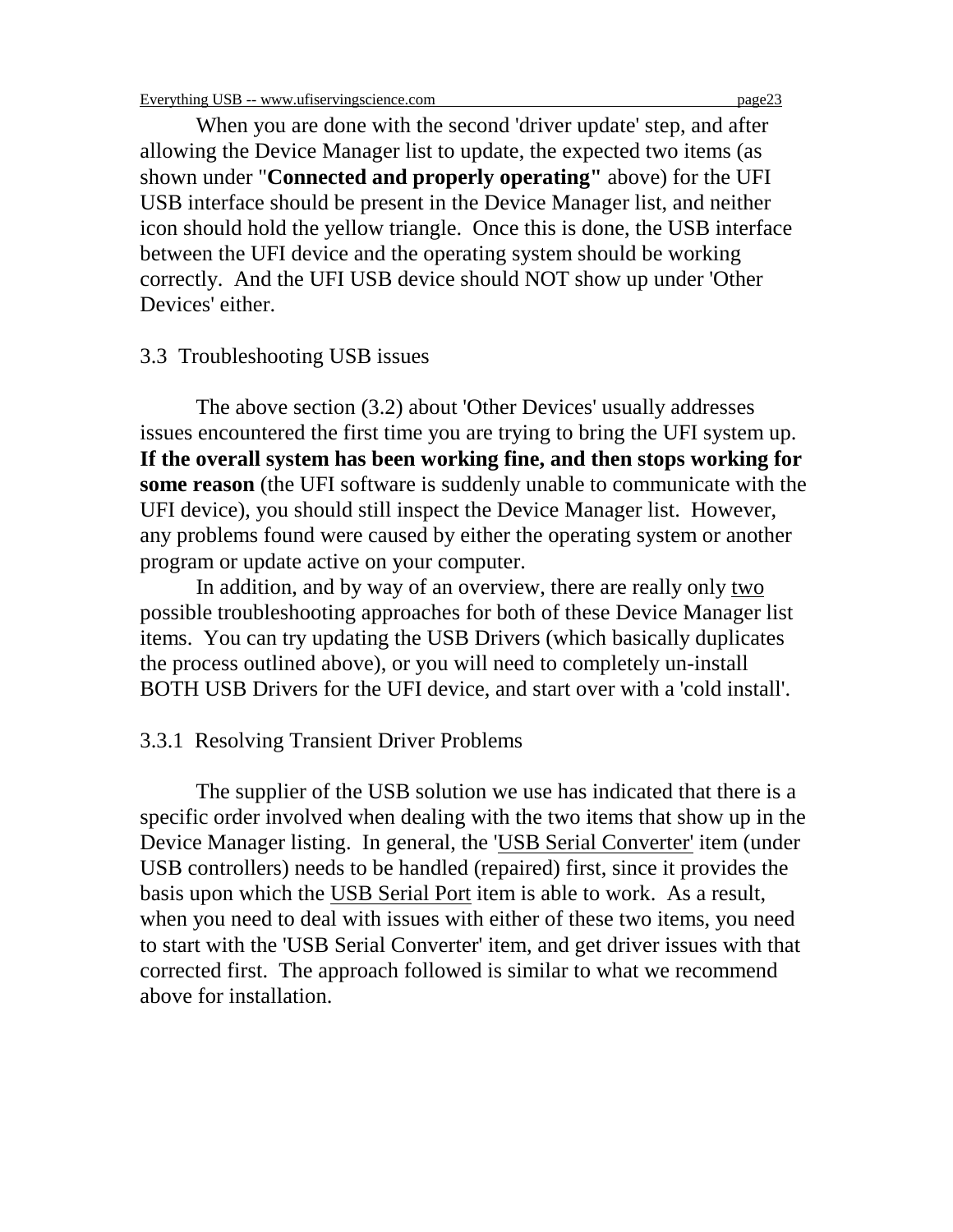3.3.2 Evaluating / Repairing the 'USB Serial Converter' entry

Look at this item associated with the UFI USB device under the 'USB controllers' main item in the Device Manager list. Again, the list item associated with the UFI device should read 'USB Serial Converter'. If you have already installed the drivers, and if the UFI device is plugged in to a USB port on your PC, this list item should be present.

Carefully check the 'icon' for this list item.

> **If** there is **NO** yellow triangle over this icon, the operating system is not showing a problem with this item, so skip down to section 3.3.3 below.

> **IF** there **IS** a yellow triangle over this icon, the operating system **IS** showing a problem with this item. Attempt to repair this problem by seeking to 'update' the drivers by re-installing the correct drivers. Do this as follows:

a. "Alt-click" (click with the mouse button you do not normally use) over the 'USB Serial Converter' item under 'USB Controllers'. This should bring up a menu list of items that you can select.

b. "Click" over 'Update Driver Software', the top item in this menu. A new window will open asking you where the operating system should look for the proper drivers.

b1. If your computer is connected to the internet, you can select the top item, 'Search automatically...', and the operating system should go online, search, and find the driver, then complete the installation.

b2. Otherwise, you should select the 'Browse my computer...' option. Your computer will expect you to browse to the location of the UFI USB Drivers on your computer, usually from the Drivers folder on the CD that came with the UFI device, and usually in a sub-folder with the phrase "WHQL Certified" in the name, or something similar. Once you have browsed to

that location, select 'Next' to direct the operating system to pull the drivers from the CD and complete the installation.

c. Either of the above approaches should be followed by an 'in process' installation window, followed by a completion window. Press Close to close this last window, and go back to the Device Manager list.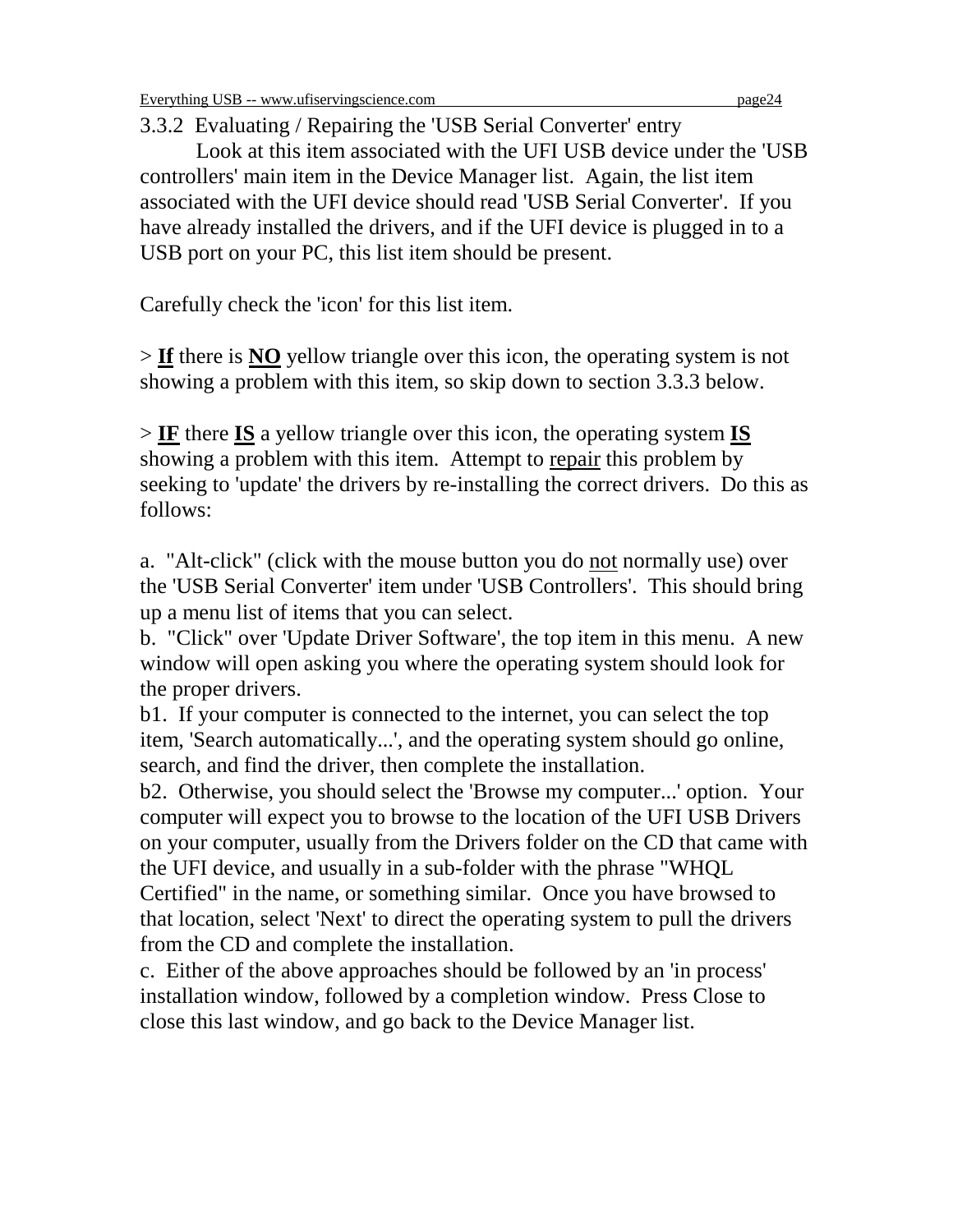Now wait a full minute before continuing, to allow the operating system to complete any other related tasks. Note that, after performing this process on both items, we will recommend turning your computer off, then back on. You don't need to again concern yourself with the icon for the 'USB Serial Converter' list item yet.

3.3.3 Evaluating / Repairing the 'USB Serial Port (ComX)' entry

Look at this item associated with the UFI USB device under the 'Ports (COM & LPT)' main item in the Device Manager list. Again, the list item associated with the UFI device should read 'USB Serial Port (ComX)' where X is the Com Port number assigned by the operating system; Com3 or whatever. If you have already installed the drivers, and if the UFI device is plugged in to a USB port on your PC, this list item should be present.

Carefully check the 'icon' for this list item.

> **If** there is **NO** yellow triangle over this icon, the operating system is not showing a problem with this item, so skip down to section 3.3.4 below.

> **IF** there **IS** a yellow triangle over this icon, the operating system **IS** showing a problem with this item. Attempt to repair this problem by seeking to 'update' the drivers by re-installing the correct drivers. Do this as follows:

a. "Alt-click" (click with the mouse button you do not normally use) over the 'USB Serial Port (ComX)' item under 'Ports (COM & LPT)'. This should bring up a menu list of items that you can select.

b. "Click" over 'Update Driver Software', the top item in this menu. A new window will open asking you where the operating system should look for the proper drivers.

b1. If your computer is connected to the internet, you can select the top item, 'Search automatically...', and the operating system should go online, search, and find the driver, then complete the installation.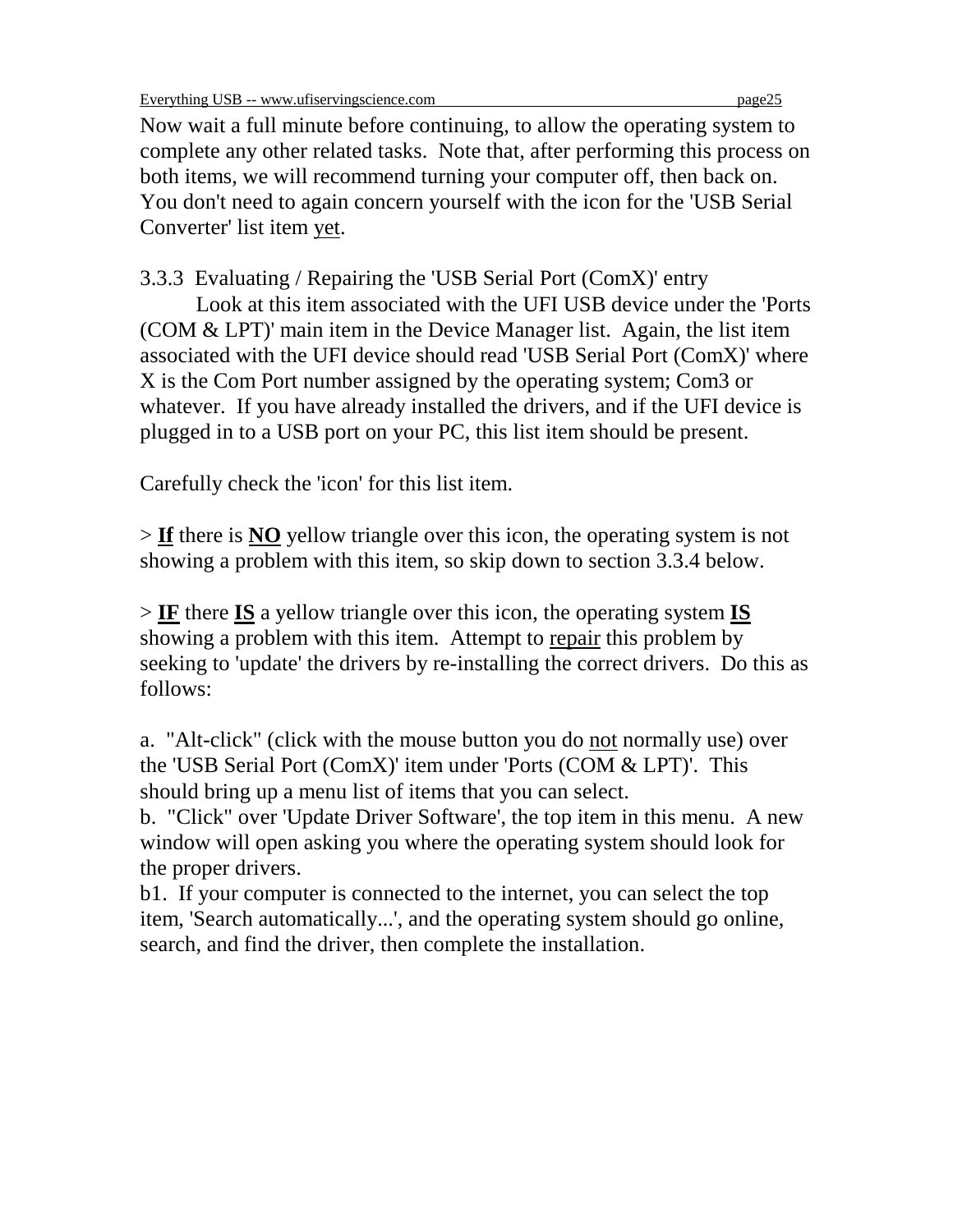b2. Otherwise, you should select the 'Browse my computer...' option. Your computer will expect you to browse to the location of the UFI USB Drivers on your computer, usually from the Drivers folder on the CD that came with the UFI device, and usually in a folder with the phrase "WHQL Certified" in the name, or something similar. Once you have browsed to that location, select 'Next' to direct the operating system to pull the drivers from the CD and complete the installation.

c. Either of the above approaches should be followed by an 'in process' installation window, followed by a completion window. Press Close to close this last window, and go back to the Device Manager list.

Now wait a full minute before continuing, to allow the operating system to complete any other related tasks. As above, don't worry about checking for changes in the icon just yet.

3.3.4 Computer Reboot and Repair Evaluation

Please carefully follow this procedure to restart your computer, and then evaluate the results of your attempted repair of the UFI USB Drivers.

a. Wait a minute after performing any actions using the Device Manager list. Next, close the Device Manager window, and any other windows opened to access it.

b. Make sure all other applications are closed, then turn your computer off. We do not recommend Sleep or Hibernate, please select Shut Down to turn your computer completely off.

c. Wait 30 seconds, then unplug the UFI device from your computer.

d. Wait 30 seconds more, then start your computer back up, and let it fully complete the usual start-up process (wait 5 minutes just to be sure).

e. Plug the UFI USB device back in to your computer.

f. Wait another minute

g. Open the Device Manager list (as required by your operating system).

h. Click over the small triangle in front of the 'Ports (COM & LPT)' and 'USB controllers' list items to show sub-items.

i. Now carefully check the icons for the 'USB Serial Port (ComX)' and 'USB Serial Converter' items.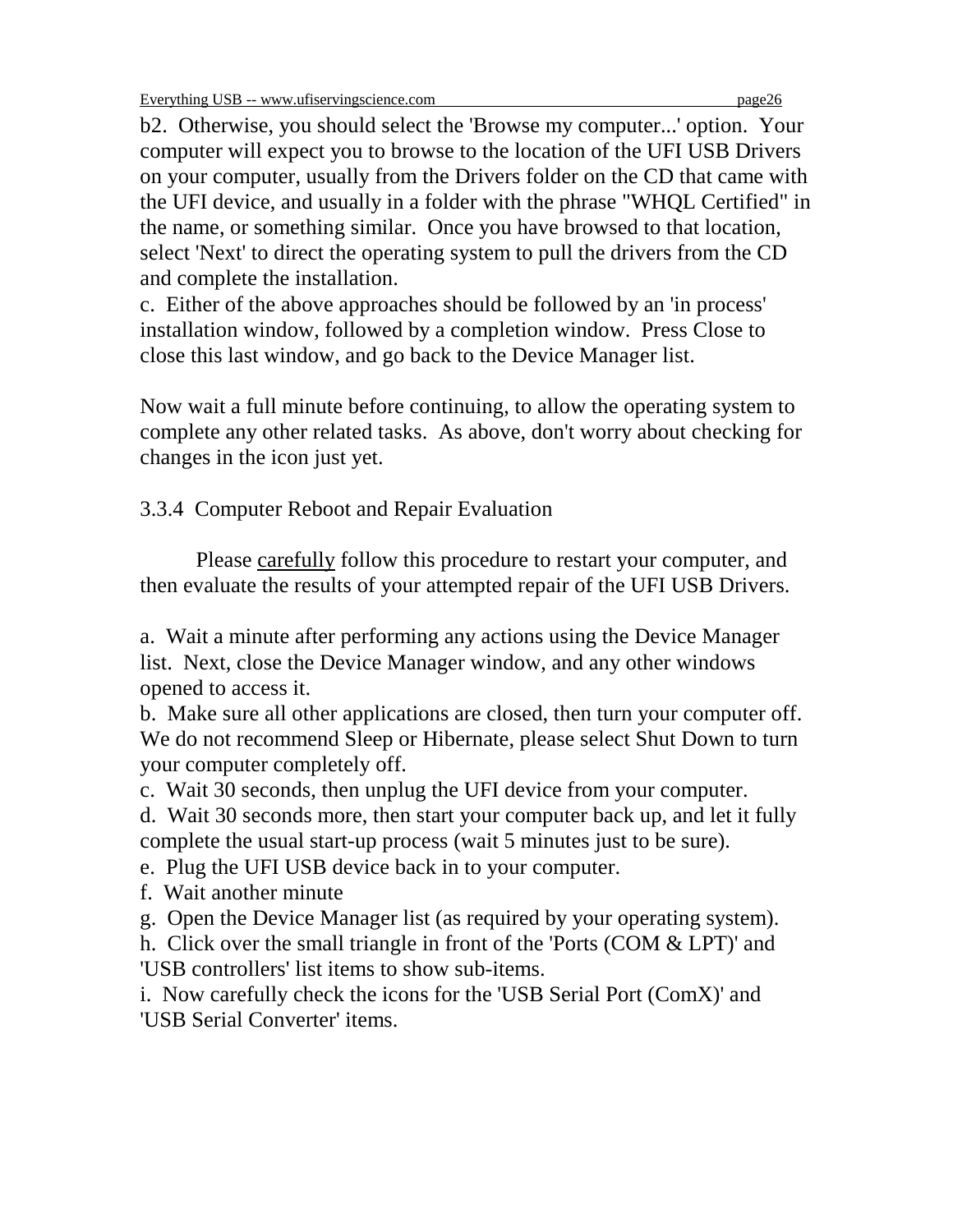Everything USB -- www.ufiservingscience.com page27

> **IF EITHER icon STILL shows a yellow triangle** with a question mark, there is still a problem. Proceed now to section 3.4 for directions how to remove the UFI USB drivers, and then perform a 'cold install' of these drivers.

> **IF both icons show NO yellow triangle** with a question mark, the driver repair has been successful. However, if the UFI software is STILL having problems communicating with your UFI device, something else is causing this problem.

-- you should check the Com Port number assigned to the UFI device by the operating system, and adjust it if necessary (section 4)

3.4 Uninstalling the UFI USB drivers for a new, 'Cold Install'

According to the supplier of the USB solution we have been using, some driver issues can only be resolved by completely uninstalling the USB drivers, and starting over with a completely new Driver installation (a 'cold install'). As complex as the operating system has become, this should surprise nobody! This course of action is generally only required in the case that some other action in the operating system has somehow damaged drivers that worked fine up to a particular point in time. This condition seems rare in our experience to begin with, but it may take two passes through this entire process to finally resolve the issue.

As mentioned above, there are two components to the drivers for the UFI USB interface, one for each of the two items that show in the Device Manager list. Further, the actual uninstall process must follow a specific order; the 'USB Serial Port (ComX)' item needs to be uninstalled first, then the 'USB Serial Converter'. The directions below follow this requirement.

By way of setup, the UFI device must be connected to your computer, and turned off. And you will need to use the Device Manager list to perform the uninstall, so bring that up (if not already done), and expand the 'Ports (COM & LPT)' and 'USB controllers' items to show the two items associated with the UFI device USB interface. Finally, check again to verify that the yellow triangle is still shown over the icon for one or both of these two Device Manager list items -- 'USB Serial Port (ComX)' and 'USB Serial Converter'. (If there are no triangles, you don't have to do anything!)

<sup>--</sup> you should verify that the UFI device is actually able to respond to the software (section 5)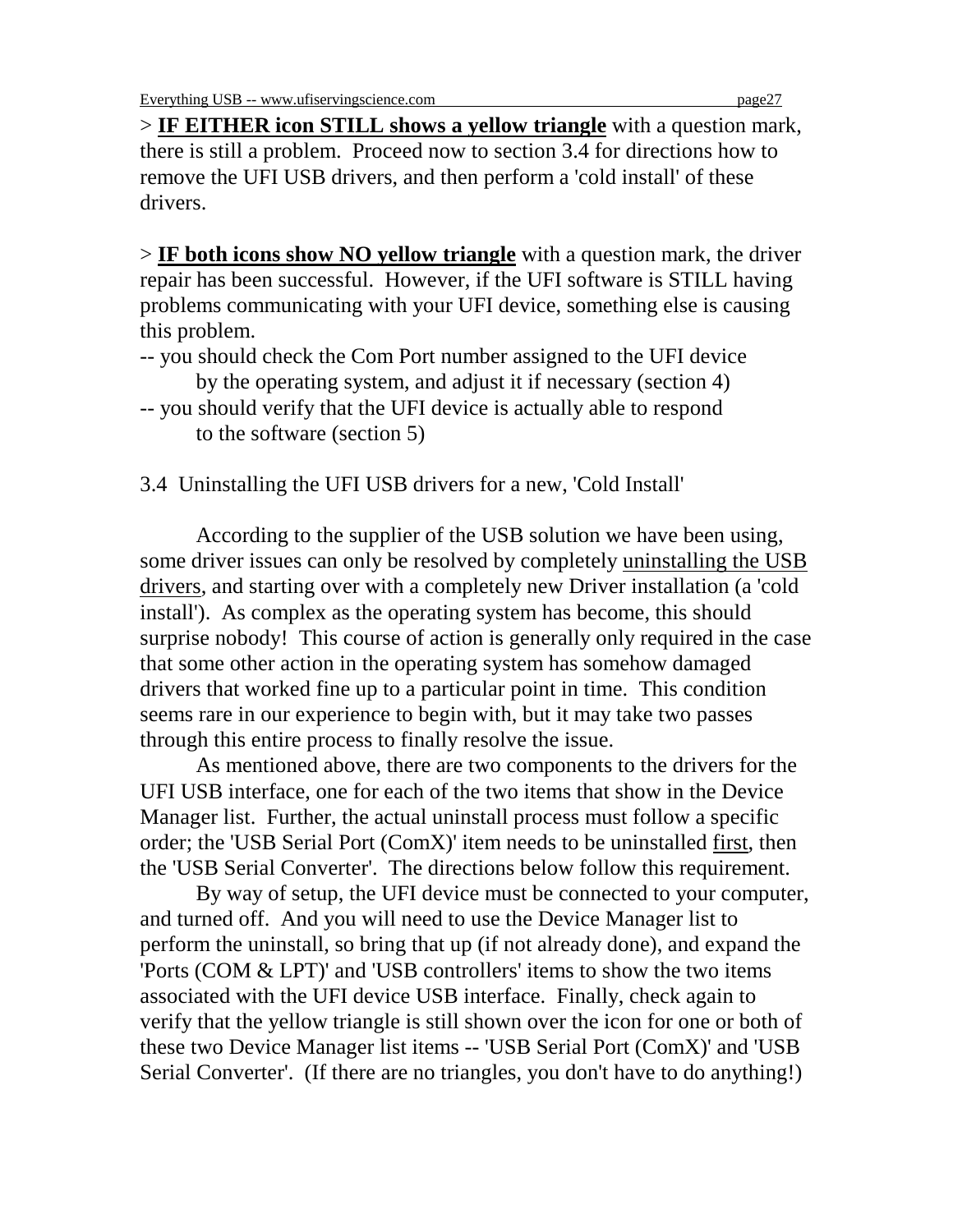3.4.1 Uninstalling the 'USB Serial Port (ComX)' item and driver

a. "Alt-click" (click with the mouse button you do not normally use) over the 'USB Serial Port (ComX)' item under 'Ports (COM & LPT)'. This should bring up a menu list of items that you can select.

b. "Click" over 'Uninstall', near the center of this menu. A new window will open asking you if you are SURE you want to continue with the uninstall. **DON'T** HIT 'OK' YET!!!

c. There is a check box next to a note "Delete the driver software for this device" -- CHECK THIS BOX!!! This will result in deleting the drivers as well as the device entry, which is what we want.

d. AFTER checking this box, NOW you can press the 'OK' button to continue with the uninstall. You may run into permissions windows on some computers, click 'ok' or 'yes' and continue.

When this process is complete, you should be back at the Device Manager list, and the 'USB Serial Port (ComX)' item should not be present for newer operating systems. Ignore it if it is still present, for now anyway.

3.4.2 Uninstalling the 'USB Serial Converter' item and driver

a. "Alt-click" (click with the mouse button you do not normally use) over the 'USB Serial Converter' item under 'USB Controllers'. This should bring up a menu list of items that you can select.

b. "Click" over 'Uninstall', near the center of this menu. A new window will open asking you if you are SURE you want to continue with the uninstall. **DON'T** HIT 'OK' YET!!!

c. There is a check box next to a note "Delete the driver software for this device" -- CHECK THIS BOX!!! This will result in deleting the drivers as well as the device entry, which is what we want.

d. AFTER checking this box, NOW you can press the 'OK' button to continue with the uninstall. You may run into permissions windows on some computers, click 'ok' or 'yes' and continue.

When this process is complete, you should be back at the Device Manager list, and the 'USB Serial Converter' item should not be present for newer operating systems. Ignore it if it is still present, for now anyway.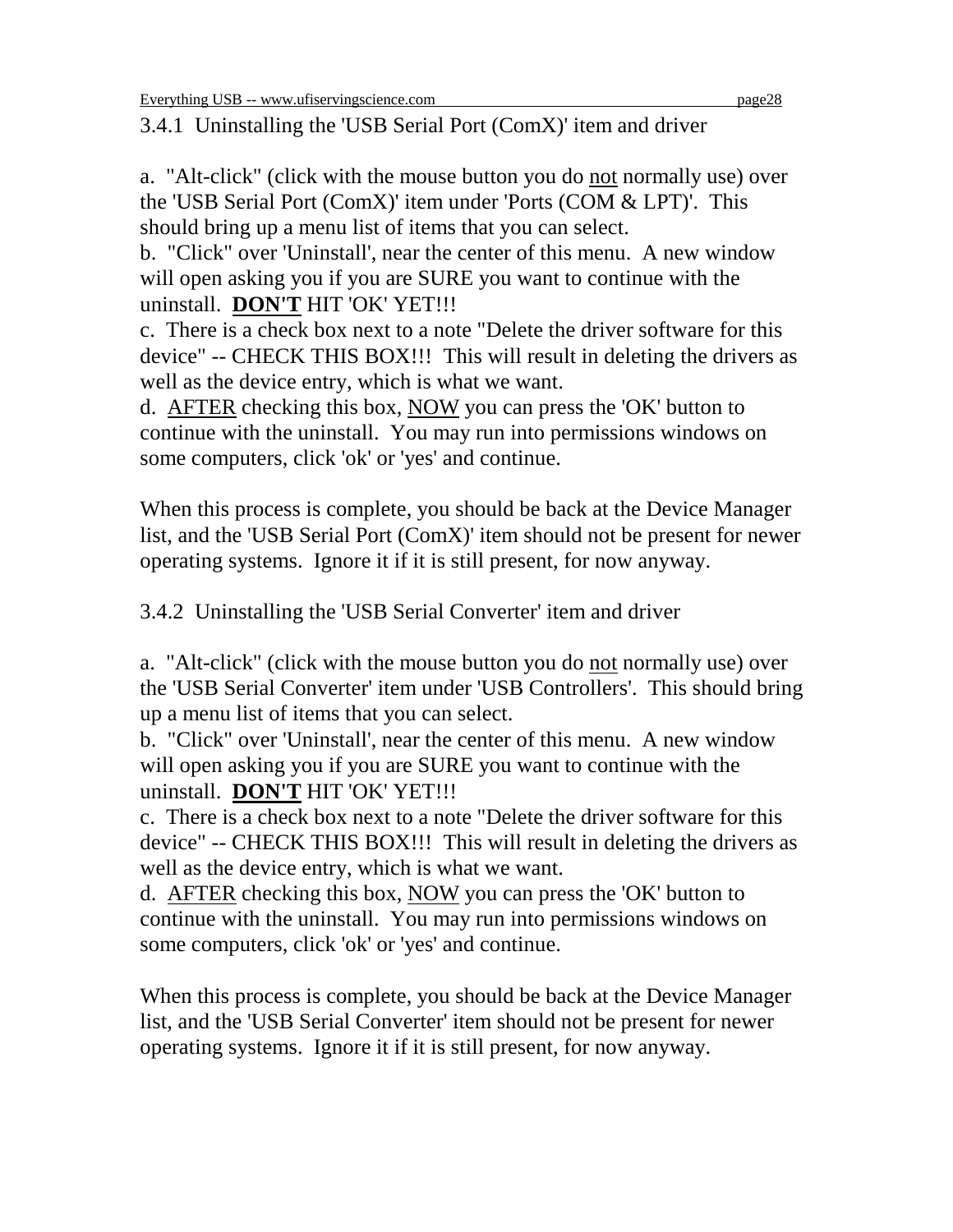3.4.3 Reboot your computer (disconnect the UFI Device)

a. Wait a minute after performing any actions using the Device Manager list. Next, close the Device Manager window, and any other windows opened to access it.

b. Make sure all other applications are closed, then turn your computer off. We do not recommend Sleep or Hibernate, please select **Shut Down** to turn your computer completely off.

c. Wait 30 seconds, then **unplug the UFI device** from your computer.

d. Wait 30 seconds more, then start your computer back up, and let it fully complete the usual start-up process (wait 5 minutes just to be sure).

3.4.4 Repeat the USB Driver installation process

At this point, your computer should be up and running, and in a state before any UFI Device USB drivers have been installed. The UFI device should also NOT be connected to your computer.

YOU NOW SHOULD install (re-install) the USB Drivers required by your UFI device; put them back on your computer. Carefully follow the instructions found in Section 1 (above) in order to perform a first time installation of the USB drivers required by the UFI device.

# 3.4.5 Next Step

If working through the driver uninstall and reinstall process outlined above (maybe twice) does not correct the problem, well it may be a problem with the USB interface module inside your UFI device. We have never seen one of these devices fail like this (yet), but this is always a possibility. Still, if you have done everything we recommend, and you are still having problems, then contact us, and we will see if we can help!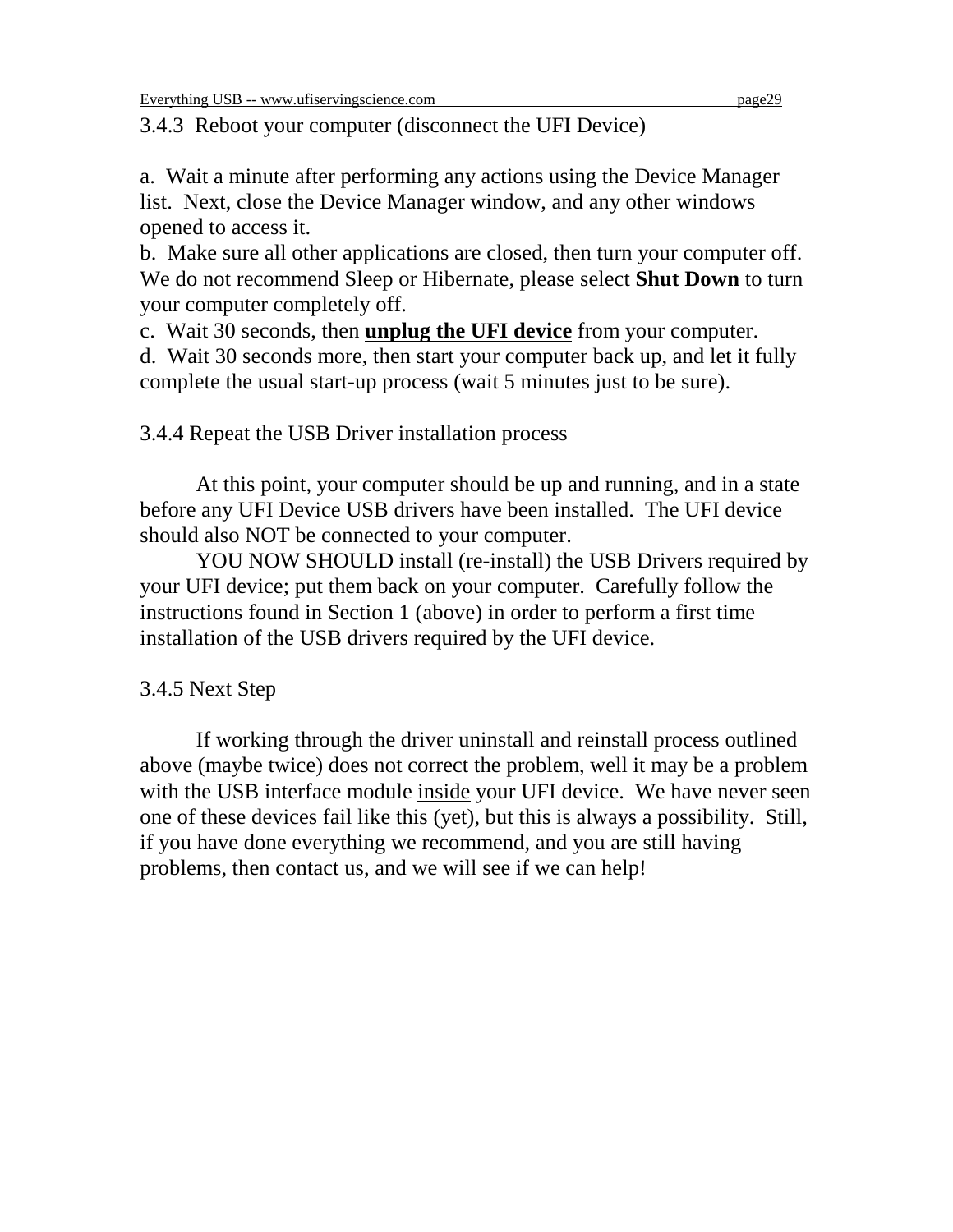#### **4. Com Port Assignment -- Checking and Changing**

A number of our more recent programs have been coded to access the USB interface directly. For such software, the actual Com Port NUMBER that your computer assigns to the USB interface inside the UFI device DOES NOT MATTER.

The rest of our software accesses the USB interface inside the UFI device as a Com Port. For such software, the Com Port number assigned to the UFI device by your computer MUST BE between Com1 and Com8 or the software will **NOT** be unable to communicate with the UFI device!

#### *The Instruction Manual for your specific UFI device should clarify if the Com Port setting matters or not!!!*

This section shows how to check, and adjust if necessary the Com Port setting for the USB interface inside the UFI device. Before you proceed, make sure that the USB drivers have been successfully installed, and that the UFI device is connected to a USB port on your computer (which actual USB port doesn't matter). Then carefully work through the following steps as required.

a. Refer to section 2 in order to bring up the Device Manager list on your computer. Press the little arrow to the left to show the items under 'Ports (COM & LPT)' on the list.

b. The USB port in the UFI Device should show as an item that reads 'USB Serial Port (ComX)' under the main 'Ports (COM & LPT)' list item. Where it shows "ComX", the "X" will be a number, 1, 2, 3, etc. This number is the Com Port number your computer has already assigned to the UFI Device.

**> If this item shows between Com1 and Com8 [for example, maybe it shows 'USB Serial Port (Com6)'], then the computer has assigned an acceptible Com Port number to the UFI Device.** You can close the Device Manager and all associated windows. The goal of this section has been fulfilled; the Com Port number assigned to the UFI Device by your computer is between Com1 and Com8.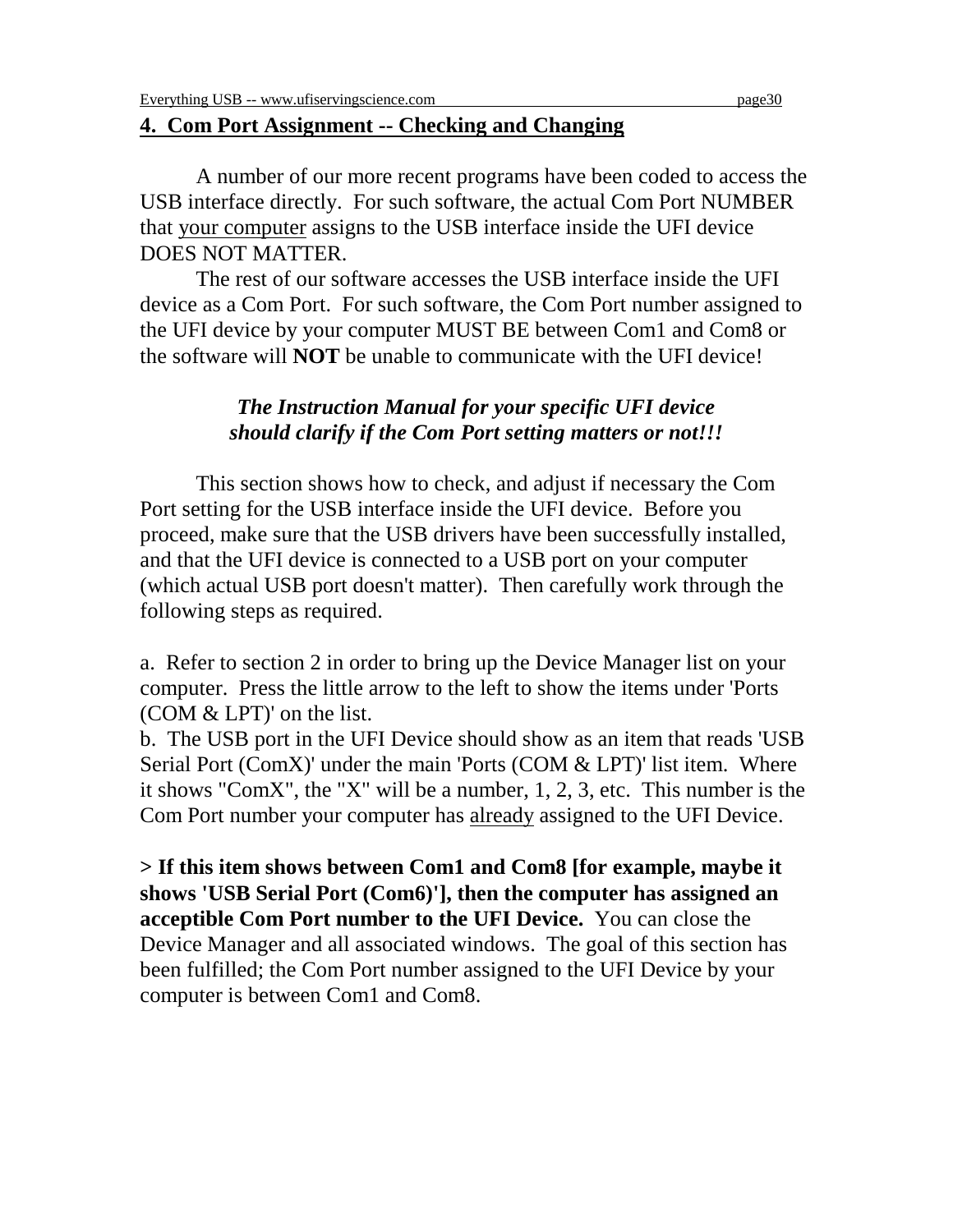**> If this item shows a Com Port assignment higher than Com8 [for example, maybe it shows 'USB Serial Port (Com11)'], then the computer has assigned a Com Port number to the UFI Device that will prevent the UFI software from accessing the UFI Device.** You will need to continue with this process (below) to change the Com Port number assigned to the UFI device by your computer.

c. "Alt-click" (click with the mouse button you do not normally use) over the 'USB Serial Port (ComX)' item under 'Ports (COM & LPT)'. This should bring up a menu list of items that you can select.

d. The bottom menu list item reads "Properties", click over that.

e. On the new window, click over the 'Port Settings' tab along the top.

f. The next window shows Port Settings, but you can't change the Com Port assignment from this window. Press the 'Advanced...' buttom (roughly center) to access a new window.

g. This new window is titled 'Advanced Settings...' The top control on this window allows you to change the Com Port assignment. Press the button, which will bring up a list control allowing you to select a new Com Port number for this device from a list of Com Port numbers. We recommend that you change it to Com8 or Com7. The list may include a note that this particular Com Port number is already in use, but you should make the reassignment anyway. Once you have selected the new Com Port number, the control should collapse, and again show just a single button with the new Com Port number on it. The operating system may open a message window to again ask you if you want to proceed with the re-assignment. Select 'Yes' to continue with the re-assignment.

*Reassigning over an 'in use' Com number like this is usually not a problem. A Serial USB device could have been connected to the operating system at one point, but it is not likely that the device is still connected. If another Serial USB device was connected to your computer in the past, even briefly, the operating system will try to reserve the assigned Com number for that device, even if it is never again connected to your computer. However, if you find this reassignment causes problems with some other device on your computer, reassign the UFI device to a different Com Port number, but still between Com5 and Com8.*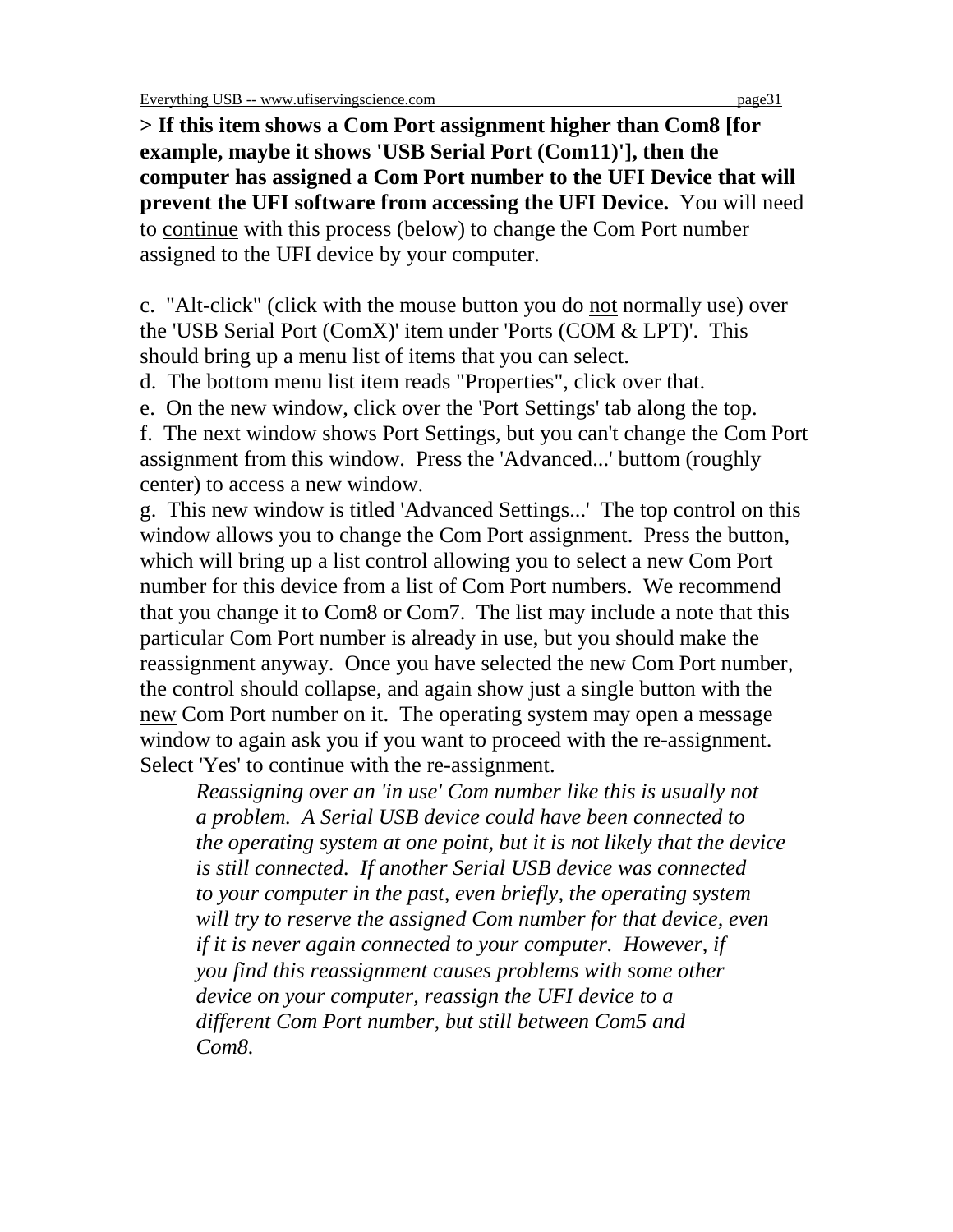After this reassignment is made, the Advanced Settings will close, again showing the Properties window.

h. Close the Properties window to again view the Device Manager list. For newer operating systems, the new Com Port number should show right away. For older operating systems, you will need to close the Device Manager, wait 30 seconds, then open the Device Manager list again. Once the Device Manager list shows that the Com Port number assigned to the UFI USB device is between Com1 and Com8, the software should be able to 'find' or 'locate', then access the UFI device.

**Note: As mentioned above, not all UFI software programs care about the Com Port number that your computer assigns to the UFI device!!! Check the documentation for your specific UFI system to verify this, one way or another!**

#### **5. The 'Find' or 'Locate' process**

As a first step, most UFI software programs provide a 'Find' or 'Locate' process. The goal of this process is that the software knows, 'finds out', which Com Port or USB ID to use, in order to access the UFI device. This process starts automatically on some programs. For most UFI software, you need to press a button to start this 'Locate' process before you can take any other actions. And other actions are usually disabled until the software is successful in obtaining connection information for the UFI device through this process.

The 'Locate' process works by the UFI software opening up a port, one at a time, and then looking for the correct response, which will only be provided if a UFI device is connected to that port. Some UFI Devices (such as the Baercom) are programmed to simply send a pre-defined data structure over and over, and the Baercom-PC software just looks for this data structure. Other UFI Devices (such as our Biologs and Simple Scopes) wait for a specific 'Locate' command, sent by the software, then they return a clearly defined response to that command. The software sends the query command out the ports, one at a time, and waits for the proper response from that port. This process continues until the correct response is received.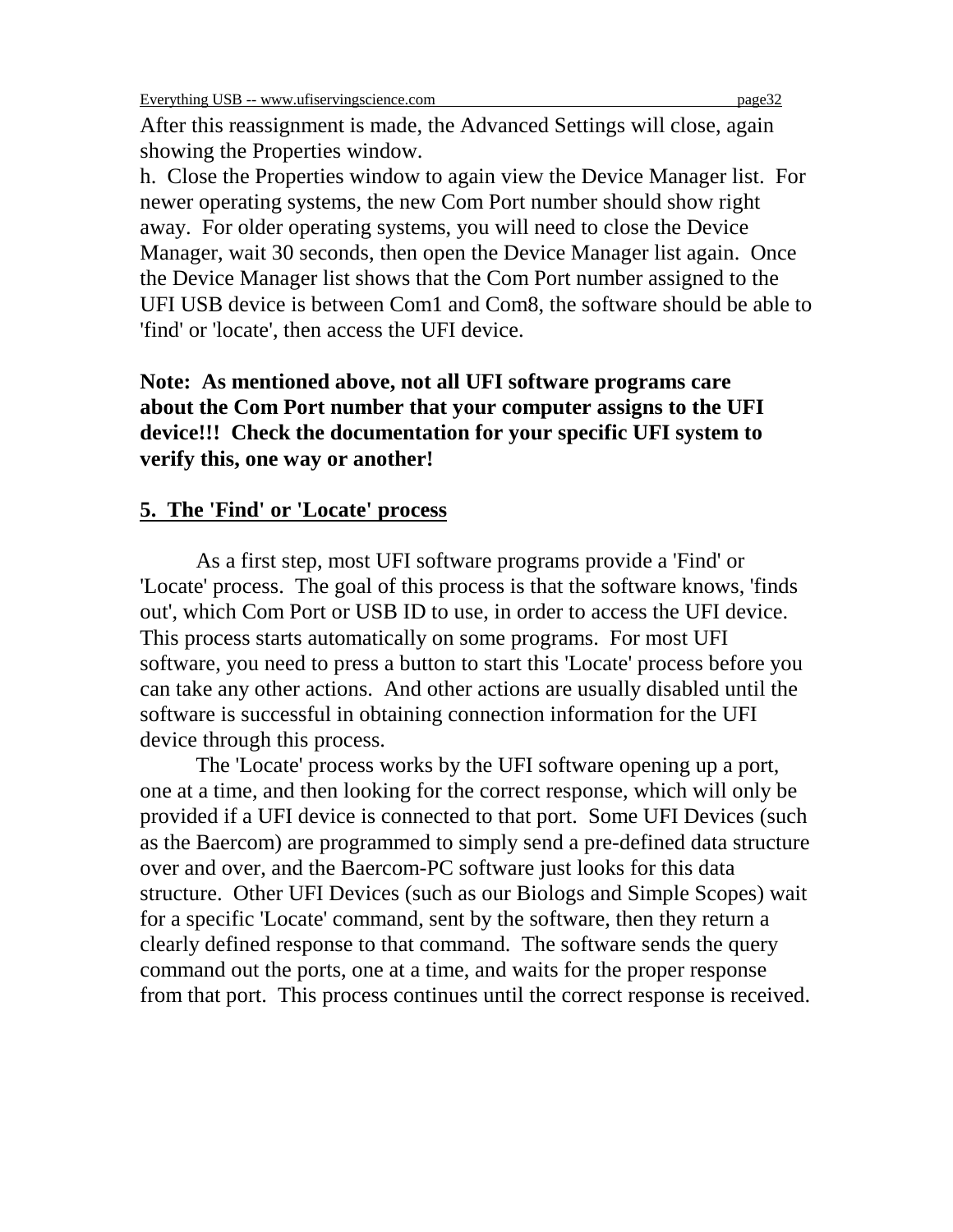The software will check ports across a range, which is typically Com1 through Com8 for Serial Port handling versions of UFI software. For software that accesses the USB port directly, all of the links available are checked, but this is usually a very small number. If the software finds the expected response on a particular port, the search stops, and this port is used for all subsequent accesses of the UFI device. If the expected response is not found, the software notifies the user, and limits functionality of the UFI software due to the inability to access the UFI device.

Of course, the USB link (drivers on the operating system and the USB module in the UFI Device) needs to be operational before the 'Locate' process will be able to complete successfully. However, there is usually some other 'setup' that needs to be performed on the UFI device before the 'Locate' process even can be successful.

a. All UFI devices have a fixed 'start-up' time. If you direct the software to attempt to 'Locate' the UFI device during this start-up time, the UFI device will not be able to respond, and the software wll unable to find the UFI device. As a rule of thumb, wait at least 30 seconds after turning the UFI device on, before directing the software to attempt to 'locate' or 'find' the UFI device.

b. Some UFI devices require user setup prior to directing the software to attempt to 'locate' the UFI Device. For example, the Baercom-PC software will only be able to 'locate' the Baercom if the Baercom function switch (top left) is in the 'Show' or 'Review' positions. The Baercom only sends data to the PC for these two switch positions. The 'Locate' process will fail otherwise. As another example, the 3991 Biologs start up normally in the data collection mode, and actually disables communications with the PC. While the firmware version information is posted on the LCD display, you need to hold down both Event Mark buttons to actually direct the Biolog to enter the PC Link mode instead, where the link to the PC is left active. If you don't do this setup, the 'Find' process will fail.

The goal of this section is simply to point out that the setup of UFI Devices can affect the success or failure of the UFI software's ability to 'find' and communicate with the UFI Device!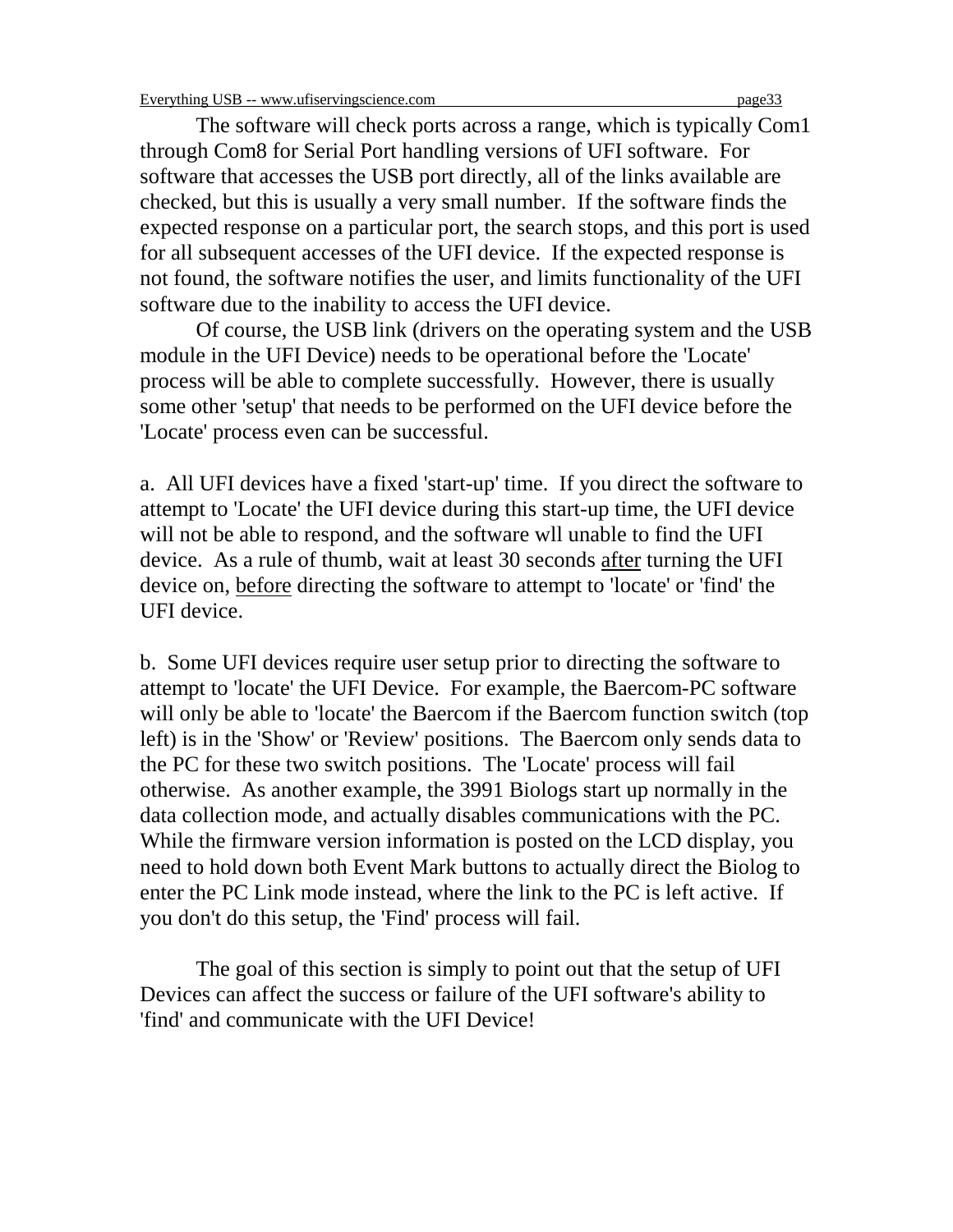#### **Conclusion**

The USB solution that we have selected for inclusion in UFI systems has proven to be both simple and robust, even through dizzying cosmetic upgrades in the operating system. And we have seen very few of the USB modules in the UFI devices fail! Hopefully these notes can help you get things up and running quickly. If not, by all means, contact us! We will do what we can to get things fixed.

#### UFI

www.ufiservingscience.com

\* -- The operating system names are trade-marked by Microsoft corp.